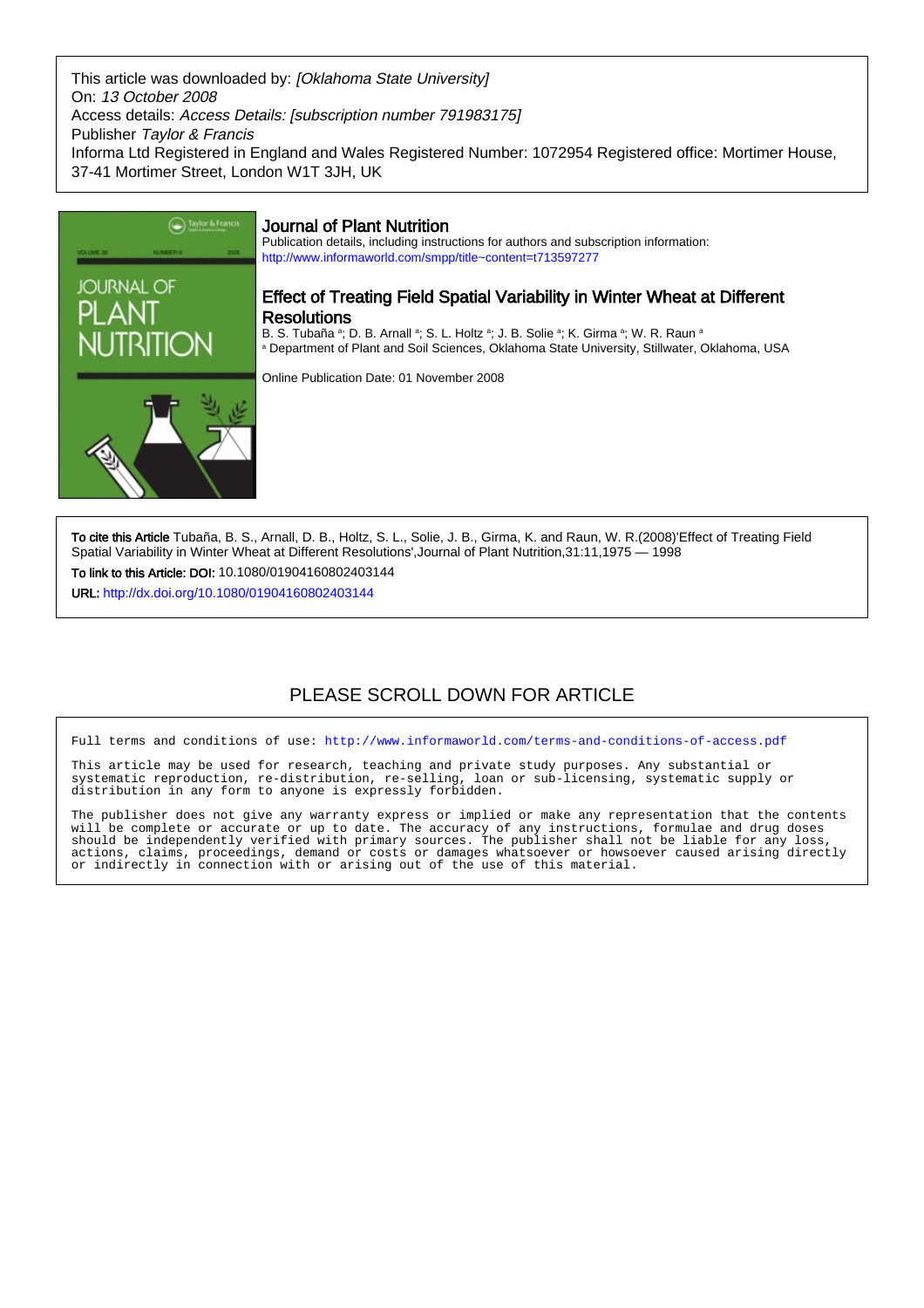*Journal of Plant Nutrition*, 31: 1975–1998, 2008 Copyright © Taylor & Francis Group, LLC ISSN: 0190-4167 print / 1532-4087 online DOI: 10.1080/01904160802403144



# **Effect of Treating Field Spatial Variability in Winter Wheat at Different Resolutions**

# **B. S. Tubana, D. B. Arnall, S. L. Holtz, J. B. Solie, K. Girma, and ˜ W. R. Raun**

Department of Plant and Soil Sciences, Oklahoma State University, Stillwater, Oklahoma, USA

## **ABSTRACT**

This study was conducted to determine the scale at which spatial variability should be treated using an in-season nitrogen fertilization optimization algorithm (NFOA). Treatments included variable nitrogen (N) rate applications at three resolutions (0.84, 13.4, and 26.8 m<sup>2</sup>), two treatments of 90 kg N ha<sup>-1</sup> fixed rate applied preplant or midseason, and a check plot. Treatments were arranged in a completely randomized design with three replications established at two locations for three years. On average, the NFOA-based N rates achieved a higher N use efficiency (NUE) of 41% compared with only 33% of the 90 kg N ha<sup> $-1$ </sup> fixed rate applied midseason. The highest NUE among the NFOA-based N rate treatments was 56% at 13.4  $m<sup>2</sup>$  resolution. These benefits were attributed to a large reduction in NFOA-based N rate recommendations. Determining midseason N rate requirements using NFOA at  $13.4 \text{ m}^2$  resolution resulted in increased NUE and net return to N fertilizer.

**Keywords:** yield potential, nitrogen fertilization optimization algorithm, resolution, spatial variability, nitrogen use efficiency

## **INTRODUCTION**

Liberal applications of nitrogen (N) fertilizer in crop production has led to the reduction of farmers' revenues and increased human health and environmental risks. Current worldwide N use efficiency (NUE; increased grain N uptake per

Received 18 June 2007; accepted 8 August 2007.

Address correspondence to William R. Raun, 044 North Ag Hall, Department of Plant and Soil Sciences, Oklahoma State University, OK 74078. E-mail: bill.raun@okstate.edu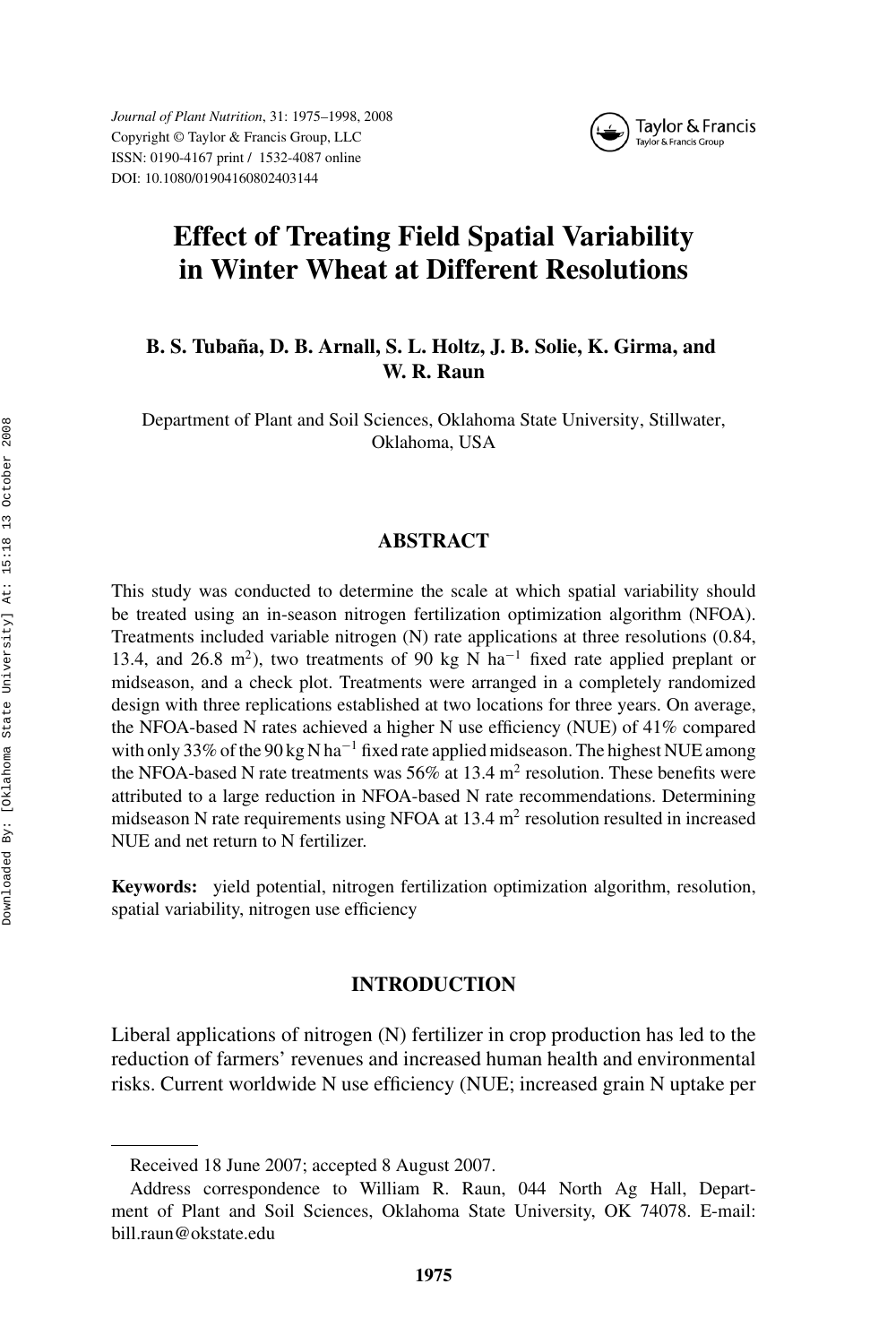#### **1976 B. S. Tubana et al.**

unit of N applied) in cereal grains averages only 33% and the unaccounted 67% of applied N is lost via gaseous plant emissions, soil denitrification, surface runoff, volatilization, and leaching (Raun and Johnson, 1999). Conventional N fertilization based on soil testing of representative samples from large farm areas is at fixed rates and usually applied before crop establishment. Due to spatial variability in the field, single rates may estimate N requirements far from the actual values needed to achieve a target yield goal which may result in excess or under application of N at certain locations in the field. Moreover, N in the soil changes with time as environmental conditions highly influence mineralization and immobilization, the predominance of one process over the other determines the level of available N for plant use.

To meet the demand of the projected 7.5 billion world population in 2020 (FAO, 2004), wheat (*Triticum aestivum* L.) production needs to increase beyond the current yield level of 556 million tons (FAO, 2003) by 40% (Rosegrant et al., 1997). Since the potential of the Green Revolution has been exhausted and there is a continuous decline in arable land, future gains in wheat production and revenues will have to come from increased productivity at reduced inputs.

Farmers often apply N fertilizer in excess to avoid deficiency of crop requirements. According to the FAO (2005), the present total consumption of nitrogenous fertilizer in the world is estimated to be 85.1 Mt N yr<sup>-1</sup>. For the past 34 years, agricultural food production was doubled due to a 6.87-fold increase in N fertilization (Tilman, 1999). Improper N fertilizer management has resulted in greater use of energy resources, increased production costs, and increased environmental and human risks (Sharpe et al., 1988). Rabalais et al. (2001) reported that excessive N fertilizer application has exacerbated hypoxia within the Gulf of Mexico. Moreover, high N rates may result in poor N uptake and thus decreased N use efficiency (NUE) (Sowers et al., 1994). The benefits of increasing NUE includes increased profit by reducing N fertilizer inputs and reduction of environmental and human health risks associated with nitrate contamination (Huggins and Pan, 1993).

Several studies were conducted to develop management systems that would increase NUE. Proper timing of application and adequate N rates are important considerations to provide crop requirements and can therefore improve NUE. Wheat farmers in the Great Plains typically apply fertilizer N either one-time before planting, or split in small amounts before planting followed by a latewinter or early spring topdressing (Kelley, 1995). Similarly, Cassman et al. (1992) showed that preplant and in-season N fertilizer management improved both yield and protein content of wheat. Split applications maximize crop utilization of applied fertilizer N throughout the growing season (Mascagni and Sabbe, 1991; Boman et al., 1995) by supplying N when it is needed for plant growth and development. Late-season applied N allows the farmers to adjust N rates according to crop needs and may also reduce potential N losses from leaching and denitrification over the winter. Further, many researchers have found that one-time, large preplant applications of N fertilizer may lead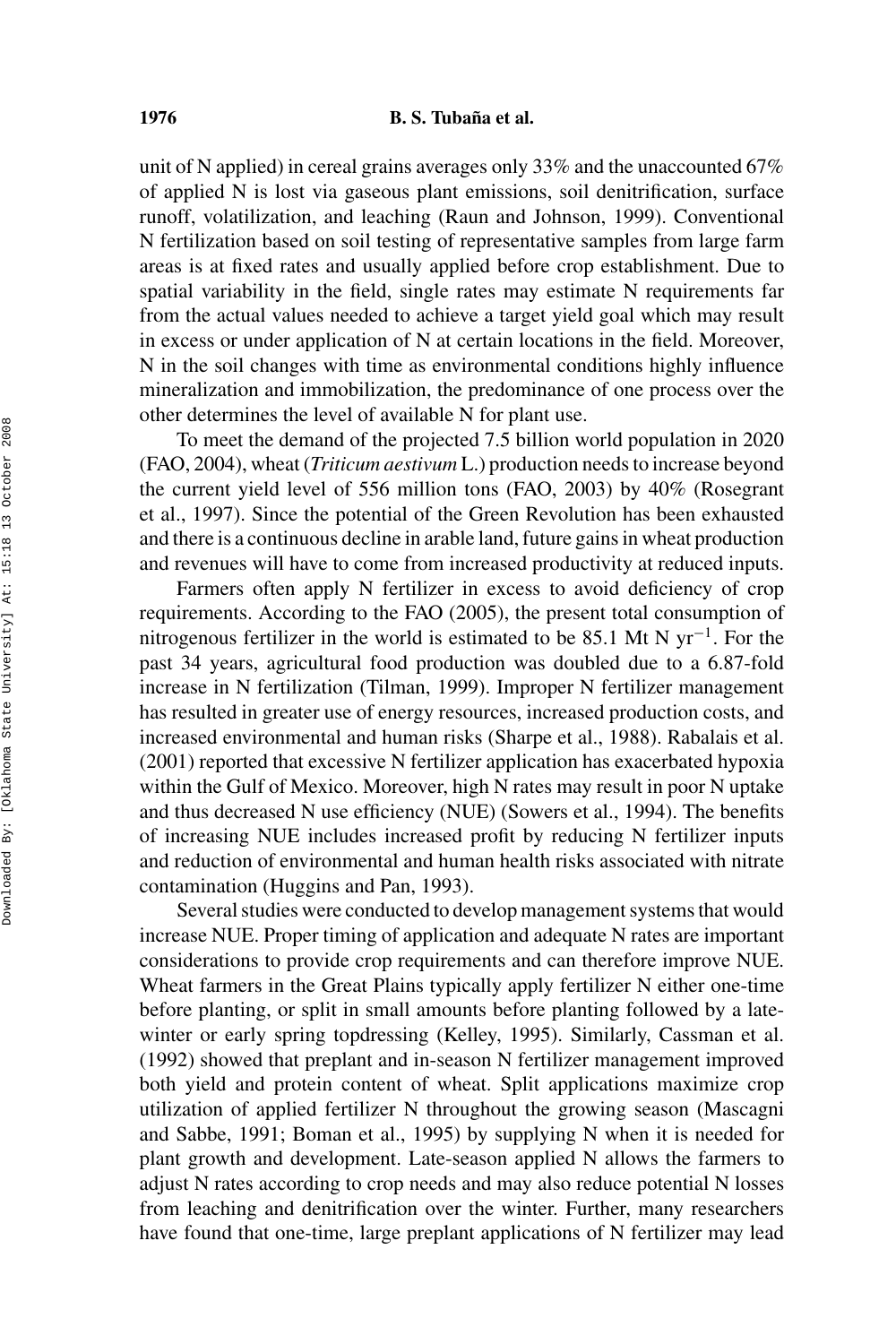to decreased NUE due to losses or immobilization before plant uptake (Welch et al., 1996; Olson and Swallow, 1984; Lutcher and Mahler, 1988; Fowler and Brydon, 1989; Wuest and Cassman, 1992). While multiple late-season N applications is an effective way to increase NUE, the common method of using surface soil testing for adjusting N rates before planting is not suited for detecting late-season deficiency. In addition, environmental factors such as soil temperature and moisture affect N cycling, transformation, and movement, which complicate the present N status monitoring of the crop.

Remote sensing could provide an inexpensive, non-destructive, and rapid assessment of crop N status in the field (Filella et al., 1995). Several studies used remotely sensed spectral measurements to evaluate plant biomass (Wallburg et al., 1982; Kleman and Fagerlund, 1987; Wanjura and Hatfield, 1987; Casanova et al., 1998; Felton et al., 2002; Bronson et al., 2003) and plant N content (Blackmer et al., 1994; Stone et al., 1996a; Bronson et al., 2003). Some researchers used spectral data to estimate crop yields using simple regression equations (Moran et al., 1997; Raun et al., 2001). Normalized Difference Vegetation Index (NDVI; Rouse et al., 1973) is one of the spectral vegetation indices used to assess plant health and is determined by dividing the difference in the reflectance in the red (670 nm) and near infrared (NIR; 780 nm) by the sum of reflectance at these two wavebands (Tucker, 1979). The NDVI was found to be a useful index to estimate crop yield of wheat (Colwell et al., 1977; Tucker et al., 1980; Pinter et al., 1981), millet, and sorghum (Bartholome, 1988). Stone et al. (1996a) and Solie et al. (1996) reported that NDVI can reliably predict both biomass and N uptake in winter wheat when measurements were done between Feekes physiological growth stages 4 and 5. Similarly, Lukina et al. (1999) were able to show high correlations between percentage of soil coverage by wheat and NDVI at these growth stages. At Feekes growth stage 5, Reeves et al. (1993) used direct in-season measurements of total N uptake in winter wheat.

Raun et al. (2002) utilized NDVI-derived in-season estimated yield (INSEY), biomass produced per day, to project midseason N rate requirements in wheat. Compared with the midseason flat rate of 45 kg N ha<sup>-1</sup>, NUE was increased by *>*15% when midseason N fertilization was based on INSEY. In 2005, Raun et al. (2005) proposed the use of an nitrogen fertilization optimization algorithm (NFOA) consisting of the following components: 1) INSEY, NDVI measured at Feekes growth stage 5 divided by the number of positive growing degree days or GDD =  $(\frac{T_{\text{max}}+T_{\text{min}}}{2}) - 4.4$ °C, 2) responsiveness of the wheat crop to N fertilizer that can be estimated by the ratio of NDVI readings in non-limiting N strips and NDVI readings in the farmer practice, and 3) spatial variability using the coefficient of variations (CV) from NDVI readings. The addition of CV in the algorithm is important especially in areas where spatial variability becomes significant enough to reduce crop yields. Arnall et al. (2006) reported that when CVs from NDVI readings were greater than 20%, plant stands were likely *<*100 plants m−<sup>2</sup> and as such considered poor. Further,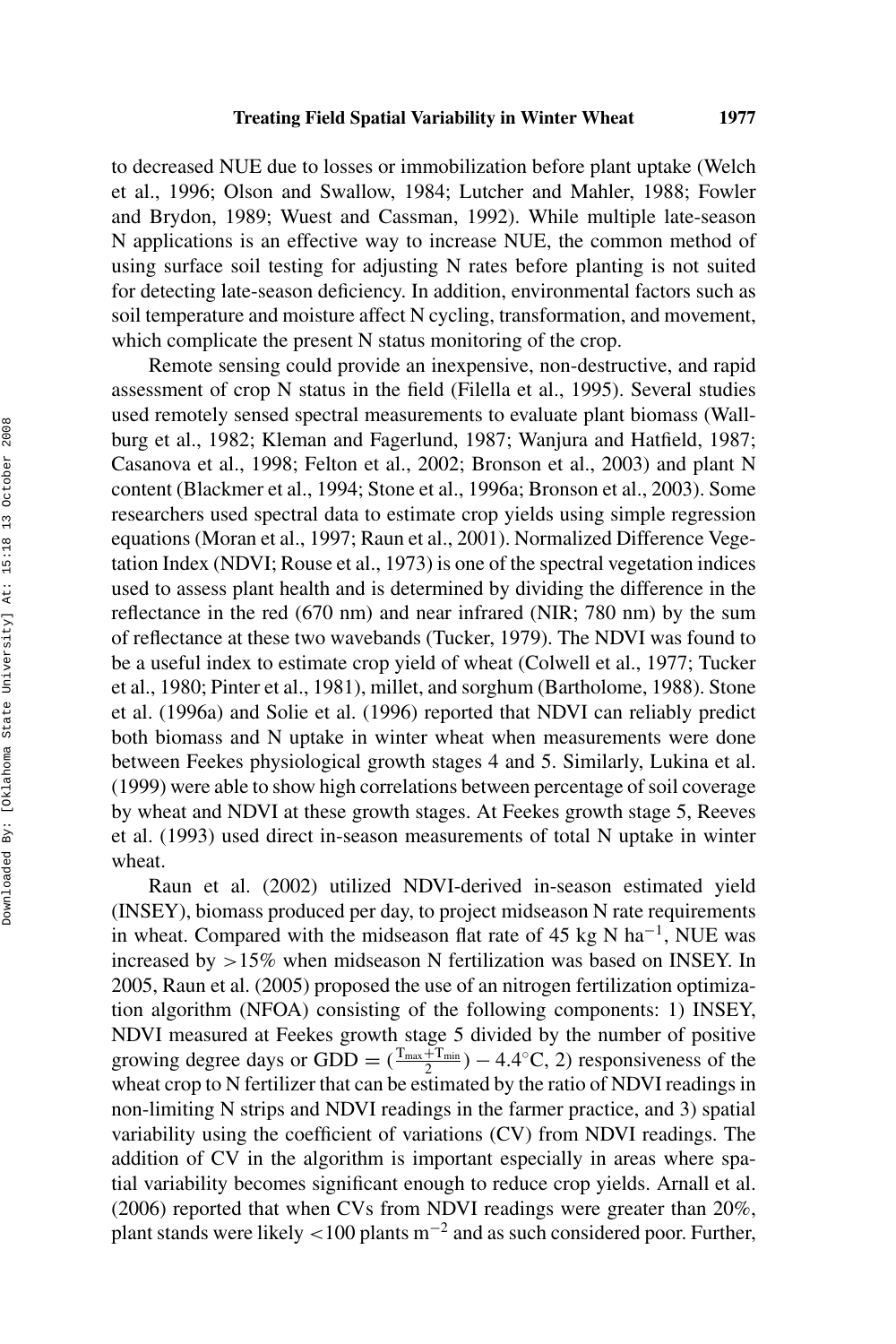Morris et al. (2005) noted that maximum yields could be achieved, even when N fertilization was delayed until midseason when plot CVs were less than 18%.

The relationship established between NDVI measurements and biomass production was used to develop the technology that employs real-time optical sensing to predict the yield potential  $(YP_0)$  of a crop and to variably apply N fertilizer based on the predicted yield (Stone et al., 1996a, 1996b). The optical sensor-based variable rate technology developed at Oklahoma State University can sense submeter-variability on-the-go while variably apply N fertilizer based on plant needs. Various research programs have noted that spatially variable N fertilizer applications may reduce adverse environmental impacts and increase economic returns (Fiez et al., 1995). To effectively use this technology, sensing and treatment applications should be done at the finest resolution at which variation occurs, such that if management practices are employed at this resolution, a positive impact on production and profit will be achieved. Some studies reported that significant differences in soil and plant variables occur within a sampling distance as short as 0.3 m (Raun et al., 1998) and less than 1.96 m<sup>2</sup> (Solie et al., 1996). LaRuffa et al. (2001) demonstrated that in a high yielding environment producing *>*2300 kg ha−<sup>1</sup> grain, treating the variation at finer resolutions tended to increase NUE. Recent work by Raun et al. (2002) has shown that the present NUE was increased by 15% when N fertilization was based on optically sensed INSEY and response index (RI), an estimate of crop response to N fertilizer. This study was conducted to determine at which scale spatial variability should be treated using the current in-season NFOA, and to determine the benefits of treating variability at different resolutions.

## **MATERIALS AND METHODS**

Field experiments were established in Chickasha and Tipton, Oklahoma in September and October 2003, respectively. In the 2005–06 cropping season, no trial was conducted at Tipton but an additional site was established at the Lake Carl Blackwell (LCB) Irrigated Research Station. Before treatment application, composite soil samples were taken from the entire site at 0–15 cm depth, air-dried, processed and analyzed for pH, ammonium  $(NH<sub>4</sub>)-N$ , nitrate  $(NO<sub>3</sub>)$ -N, Mehlich-III extractable phosphorus  $(P)$ , and exchangeable potassium (K). Soil classifications for all sites and results of the soil analyses are presented in Table 1.

Variable N rates were applied at three resolutions (0.84, 13.4 and  $26.8$  m<sup>2</sup>), and two N application methods (preplant and midseason) at a fixed rate of 90 kg N ha<sup>-1</sup>, and a check plot were laid-out in a completely randomized design (CRD) with three replications (Table 2). Field activities and cropping information from 2003 to 2006 are detailed in Table 3. Each plot, measuring  $3.7 \times 7.3$  m, was divided into subplots using the different resolutions mentioned. The resolutions were made by creating subplots with dimensions of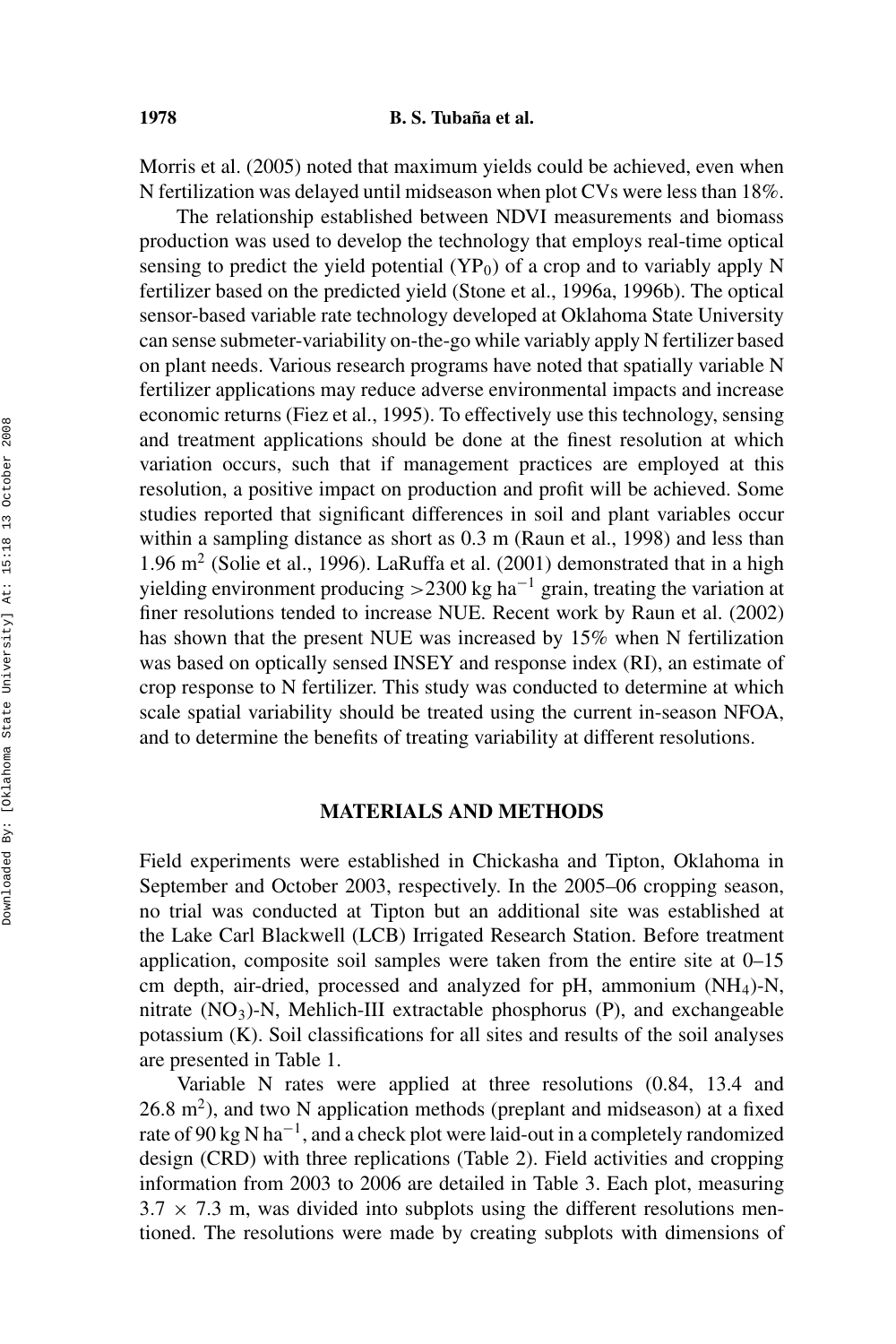| I | ۰, |
|---|----|
| ٠ | ٠  |

| anie |  |
|------|--|
|------|--|

Classification and initial chemical properties of soils (0–15 cm) collected from resolution trials at three locations, Oklahoma

| Site   | <b>Series</b>                      | Classification                                                                    |     |       | $pH \quad NH_4-N \quad NO_3-N \quad P$ |    | K      |
|--------|------------------------------------|-----------------------------------------------------------------------------------|-----|-------|----------------------------------------|----|--------|
|        |                                    |                                                                                   |     |       | $mg \, kg^{-1}$                        |    |        |
|        | Chickasha Dale silt loam           | fine-silty, mixed,<br>superactive, thermic<br>Pachic Haplustoll                   | 6.3 | 7.2   | 30                                     |    | 46 230 |
| Tipton | Tillman-<br>Hollister clay<br>loam | fine, mixed, thermic<br>Pachic Arguistolls                                        | 7.0 | 7.7 1 |                                        | 12 | 21     |
| LCB    | Pulaski fine<br>sandy loam         | coarse-loamy, mixed, 6.4<br>superactive, nonacid,<br>thermic Typic<br>Ustifluvent |     | 9.6   | - 13                                   |    | 15 150 |

 $pH-1:1$  soil:water; K and P–Mehlich III; NH<sub>4</sub>-N and NO<sub>3</sub>-N–2 M KCl.

 $0.91 \times 0.91$  m,  $3.7 \times 3.7$  m, and  $3.7 \times 7.3$  m for 0.84, 13.4 and 26.8 m<sup>2</sup> whole plots, respectively.

Midseason N application for plots using the NFOA approach at different resolutions required NDVI measurements, CVs from the NDVI readings, and number of days where GDD  $> 0$  (Table 3) collected at Feekes growth stage 5 (Pseudo-stem strongly erected) (Large, 1954). The GreenSeeker<sup>TM</sup> Hand Held Optical Sensor (NTech Industries, Inc., Ukiah, California) was used to measure canopy reflectance and to collect NDVI readings based on a unit view of 0.6

| ante |  |
|------|--|
|------|--|

Treatment structure and description of resolution trials at three sites in Oklahoma, 2004–2006

| No. | <b>Treatment Code</b> | N Rate, $kg \, ha^{-1}$ | Method          | Resolution, $m2$ |
|-----|-----------------------|-------------------------|-----------------|------------------|
|     | Check                 | 0                       | Check           |                  |
| 2   | Preplant-90           | 90                      | Preplant        |                  |
| 3   | Mid-90                | 90                      | <b>Topdress</b> |                  |
| 4   | Mid-NFOA-0.84 $m2$    | *                       | Midseason NFOA  | 0.84             |
| 5   | Mid-NFOA-13.4 $m2$    | *                       | Midseason NFOA  | 13.4             |
| 6   | Mid-NFOA-26.8 $m2$    | *                       | Midseason NFOA  | 26.8             |
|     |                       |                         |                 |                  |

<sup>∗</sup>Rates were determined based on Nitrogen Fertilization Optimization Algorithm (NFOA).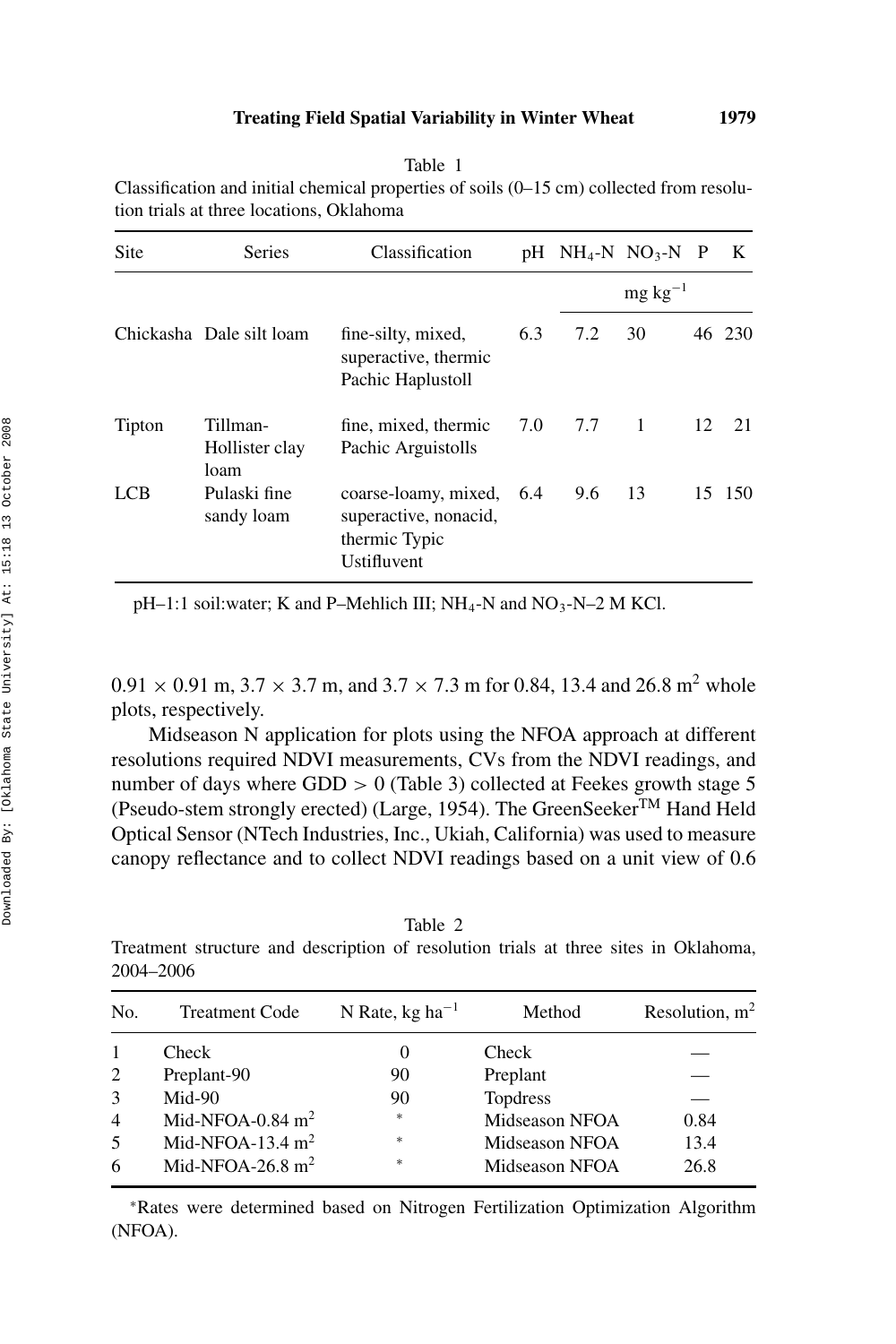| ١<br>ı                                                    |
|-----------------------------------------------------------|
| ı<br>١<br>١<br>ļ<br>l<br>١                                |
| ¢<br>١<br>I                                               |
| ¢<br>١<br>ł<br>١<br>i                                     |
| þ<br>ı<br>l                                               |
| l<br>ļ<br>ì<br>I<br>i<br>I<br>$\mathbf{r}$<br>į<br>j<br>ś |
| J<br>I<br>b<br>ţ<br>¢<br>J<br>ł                           |
| $\ddot{\phantom{a}}$<br>١<br>Ï<br>ı<br>Ï<br>I             |
| l<br>l<br>ı                                               |
| ī<br>ţ<br>١<br>Ï<br>j<br>l                                |

Field activities for all sites and years, 2003-2006 Field activities for all sites and years, 2003–2006 Table 3

| <b>Guidor</b>                                                  |                                              |                                 |                                                                      |                                                                      | Date <sup>i</sup>                                        |                                                                      |                                                                                                                                                                                                                                                                                               |
|----------------------------------------------------------------|----------------------------------------------|---------------------------------|----------------------------------------------------------------------|----------------------------------------------------------------------|----------------------------------------------------------|----------------------------------------------------------------------|-----------------------------------------------------------------------------------------------------------------------------------------------------------------------------------------------------------------------------------------------------------------------------------------------|
| season                                                         | Variety                                      | Seeding rate<br>$kg \, ha^{-1}$ | lanting                                                              | Sensing                                                              | <b>D</b> <sup>†</sup> Application                        | Harvest                                                              | $\frac{1}{2}$ and $\frac{1}{2}$ and $\frac{1}{2}$ and $\frac{1}{2}$ and $\frac{1}{2}$ and $\frac{1}{2}$ and $\frac{1}{2}$ and $\frac{1}{2}$ and $\frac{1}{2}$ and $\frac{1}{2}$ and $\frac{1}{2}$ and $\frac{1}{2}$ and $\frac{1}{2}$ and $\frac{1}{2}$ and $\frac{1}{2}$ and $\frac{1}{2}$ a |
|                                                                |                                              |                                 |                                                                      |                                                                      |                                                          |                                                                      |                                                                                                                                                                                                                                                                                               |
| 2003-04<br>2004-05<br>2005-06<br>2003-04<br>2005-06<br>2005-06 | OK102<br>2174<br>Endurance<br>2158<br>Cutter |                                 | 09-30-03<br>10-05-04<br>10-05-05<br>11-07-03<br>20-30-04<br>20-13-05 | 15-17-04<br>15-07-05<br>15-27-06<br>15-11-04<br>15-13-06<br>15-13-06 | 03-17-04<br>03-07-05<br>03-27-06<br>03-16-04<br>03-14-06 | 06-03-04<br>06-21-05<br>06-09-06<br>06-14-05<br>06-14-05<br>06-15-06 |                                                                                                                                                                                                                                                                                               |
|                                                                |                                              |                                 |                                                                      |                                                                      |                                                          |                                                                      |                                                                                                                                                                                                                                                                                               |
|                                                                |                                              |                                 |                                                                      |                                                                      |                                                          |                                                                      |                                                                                                                                                                                                                                                                                               |
|                                                                |                                              |                                 |                                                                      |                                                                      |                                                          |                                                                      |                                                                                                                                                                                                                                                                                               |
|                                                                | Tamin                                        |                                 |                                                                      |                                                                      |                                                          |                                                                      |                                                                                                                                                                                                                                                                                               |
| ake Carl Blackwell.                                            |                                              |                                 |                                                                      |                                                                      |                                                          |                                                                      |                                                                                                                                                                                                                                                                                               |

<sup>‡</sup>Date in month-day-year. ‡Date in month-day-year.

<sup>†</sup>Topdress application date for treatments  $3, 4, 5$  and 6. †Topdress application date for treatments 3, 4, 5 and 6.

Sensing accomplished at Feekes growth stage 5 (Pseudo-stem strongly erected) (Large, 1954). Sensing accomplished at Feekes growth stage 5 (Pseudo-stem strongly erected) (Large, 1954).

\* Growing degree days computed as GDD =  $\frac{\text{T}_{\text{max}} + \text{T}_{\text{min}}}{2} - 4.4^{\circ}\text{C}$  $*$ Growing degree days computed as GDD =  $\frac{\Gamma_{\text{max}}+\Gamma_{\text{min}}}{2}$  – 4.4°C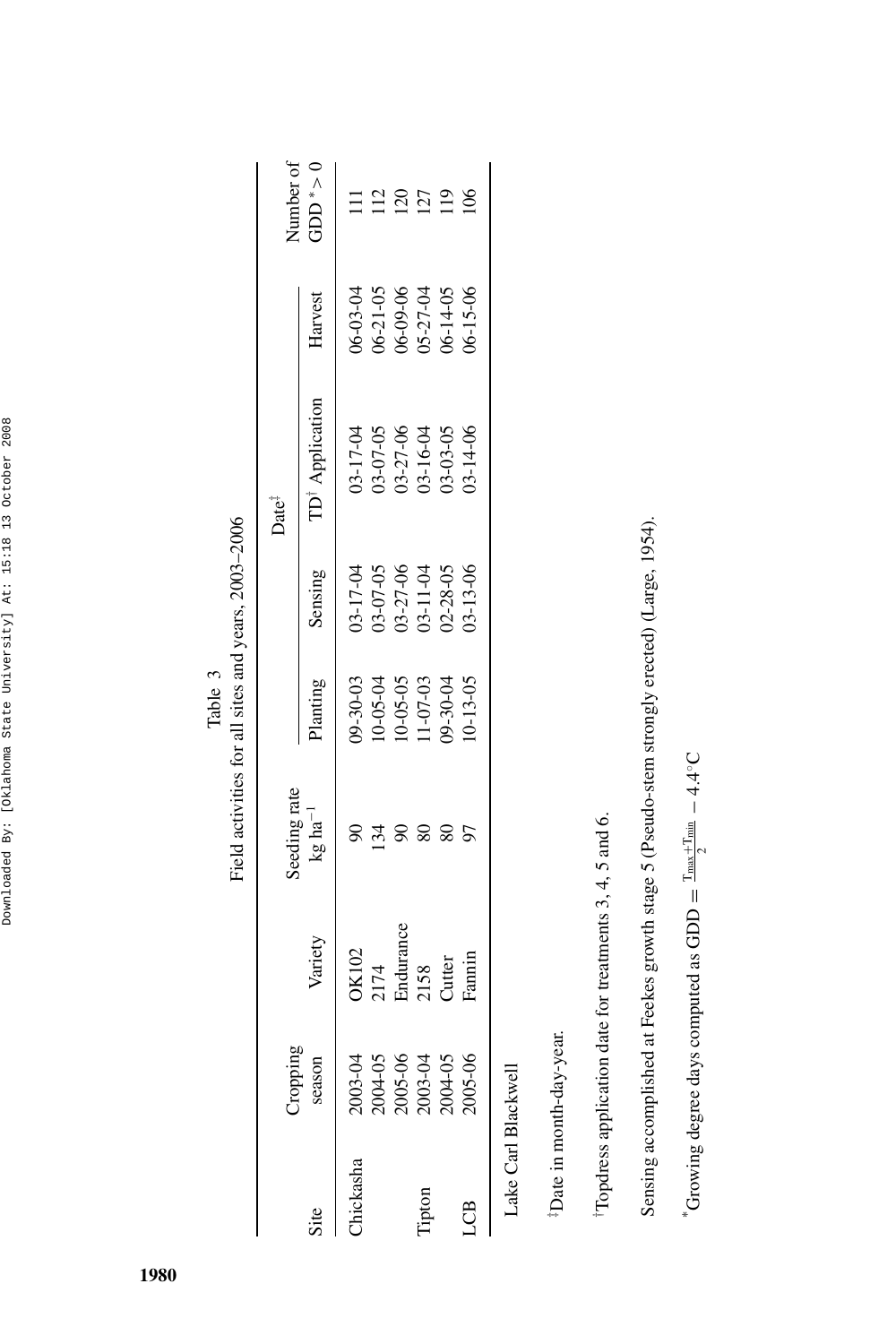$\times$  0.01 m area held at a distance of 0.6 to 1.0 m from the crop canopy. The sensor measures red (671  $\pm$  10 nm) and NIR (780  $\pm$  10 nm) reflectance and calculates NDVI using the equation:

$$
NDVI = \frac{\rho_{NIR} - \rho_{Red}}{\rho_{NIR} + \rho_{Red}}
$$

where:

 $\rho_{\text{NIR}}$  = fraction of emitted NIR radiation returned from the sensed area  $\rho$ Red = fraction of emitted red radiation returned from the sensed area.

The optical sensor was also used to obtain non-destructive CV measurements from the NDVI readings for each subplot sensed.

The index INSEY was calculated by dividing NDVI by the number of days from planting to sensing where GDD *>* 0. The NDVI-derived-INSEY is an index that predicts biomass produced on a daily basis and can be used to predict  $YP_0$  using the current algorithm for wheat (Raun et al., 2002). Yield potential when N is applied ( $YP_N$ ) was determined by multiplying  $YP_0$  with the response index  $(RI_{NDVI})$ . The  $RI_{NDVI}$  was determined by dividing the average NDVI from plots with the highest N applied by the NDVI average of check plots (0 N rate). The collected CV was used to adjust N rate recommendations. The N rate required to achieve  $YP<sub>N</sub>$  for each subplot of the resolutions tested was computed using the equation (Raun et al., 2005):

$$
R_n = \frac{YP_o N_g}{\epsilon_n}(RI - 1) \bigg( \frac{(CV_{Cap} - CV_{Plot})}{(CV_{Cap} - CV_{Critical})} \bigg)
$$

where:

 $R_n = N$  application rate, kg N ha<sup>-1</sup>  $N_g = N$  content in grain, 0.0239 kg N kg<sup>-1</sup>  $\epsilon_{\rm n}$  = Expected NUE  $RI =$  Adjusted RI,

$$
\left(\frac{\text{NDVI}_{\text{N-Rich}}}{\text{NDVI}_{\text{Farmer}}} \times 1.69\right) - 0.7
$$

 $CV_{Cap} =$  Maximum coefficient of variation  $CV<sub>Critical</sub> = Critical coefficient of variation value$  $CV<sub>Plot</sub> = Coefficient of variation from the NFOA-treated plot's NDVI readings.$ 

The  $YP_0$  equations and values of CV incorporated in the functional algorithm for midseason N rates, and the prices of N fertilizer and grain were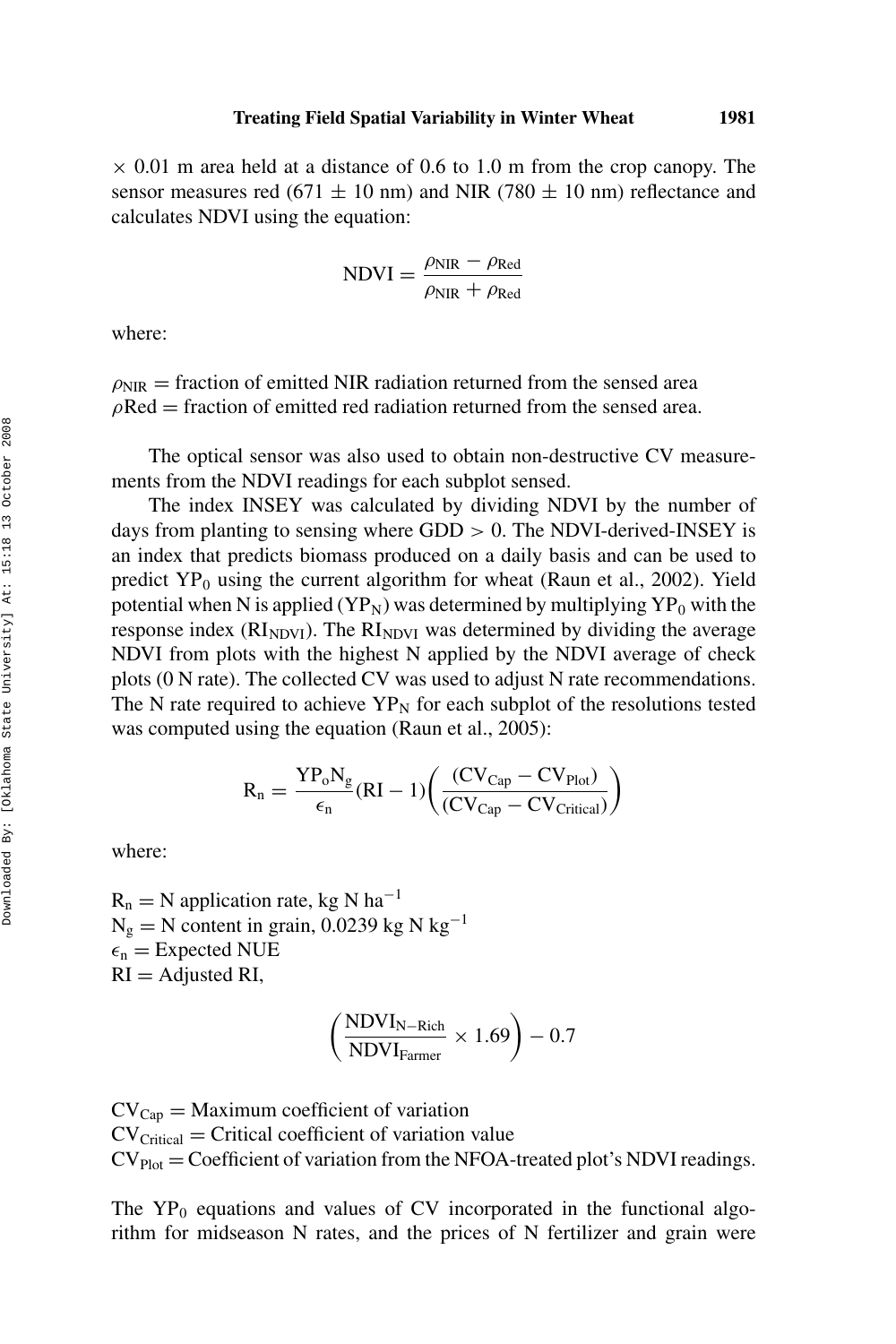updated for each cropping year (Table 4). Nitrogen fertilizer was applied as urea ammonium nitrate solution (UAN, 28–0-0) on designated subplots of  $0.84$  m<sup>2</sup> resolution using a pulse modulated sprayer. For areas of lower resolutions (13.4 and 26.8 m<sup>2</sup>), a backpack sprayer was used to apply midseason N.

The entire plot area was harvested with a self-propelled Massey Ferguson 8XP combine. Grain yield and percent moisture content were recorded using a Harvest Master yield-monitoring computer. Moisture content of the final grain yield data was adjusted to 12%. Grain subsamples were collected, oven dried at 70 $\degree$ C for 72 hours and processed to pass through a 106  $\mu$ m screen (140) mesh screen) for total N analysis using a Carlo Erba NA 1500 dry combustion analyzer (Schepers et al., 1989). Total N uptake was determined by multiplying percent grain N by grain yield. Nitrogen use efficiency was calculated by dividing the increase in grain N uptake due to N fertilization (N Uptake<sub>FERILIZED</sub> $-N$ Uptake<sub>CHECK</sub>) by the amount of N applied. Net return to N fertilizer was computed by subtracting the cost of total N applied from gross income (price of grain kg−<sup>1</sup> multiplied by grain yield increase due to N fertilization). Sensor and field data were collected from 2004 to 2006 (Table 5). Statistical analysis was performed using the SAS for Windows (SAS, 2002). Analysis of variance (ANOVA), a procedure use to partition sources of variation, was conducted using SAS General Linear Model (GLM) Procedure to determine if there were differences in mean grain yield, grain N uptake, NUE and net return to N fertilizer due to treatment.

## **RESULTS**

# **Total Nitrogen Applied**

The midseason NFOA-based N fertilizer rates were consistently lower than the 90 kg N ha<sup>-1</sup> fixed rate which ranged only from 35 to 84 kg N ha<sup>-1</sup> across site years (Table 6). The N requirements projected by the algorithm tended to be higher when average NDVI readings were higher as exemplified at Chickasha in 2005 (Table 5). At this site, the NFOA-projected N rates averaged 84 kg N ha−1, the highest projected rate across site years. The Tipton site in 2004 had similar average NDVI readings of 0.702, but the algorithm prescribed an average of only 35 kg N ha<sup>-1</sup>. This was attributed to a higher average CV (16.7%), wider CV range (29%) and lower response to N fertilizer (1.39) in this particular site and year (Table 5). While Tipton in 2005 had a lower NDVI, the NFOA prescribed higher midseason N rates due to higher response to N fertilizer ( $RI<sub>NDVI</sub> = 2.11$ ).

The NFOA at the highest resolution  $(0.84 \text{ m}^2)$  consistently prescribed the lowest N rates except at Chickasha in 2005 where the average CV reading was only 5.2%, the lowest value collected. The differences among the NFOAbased N rates of the three resolutions across site years were more pronounced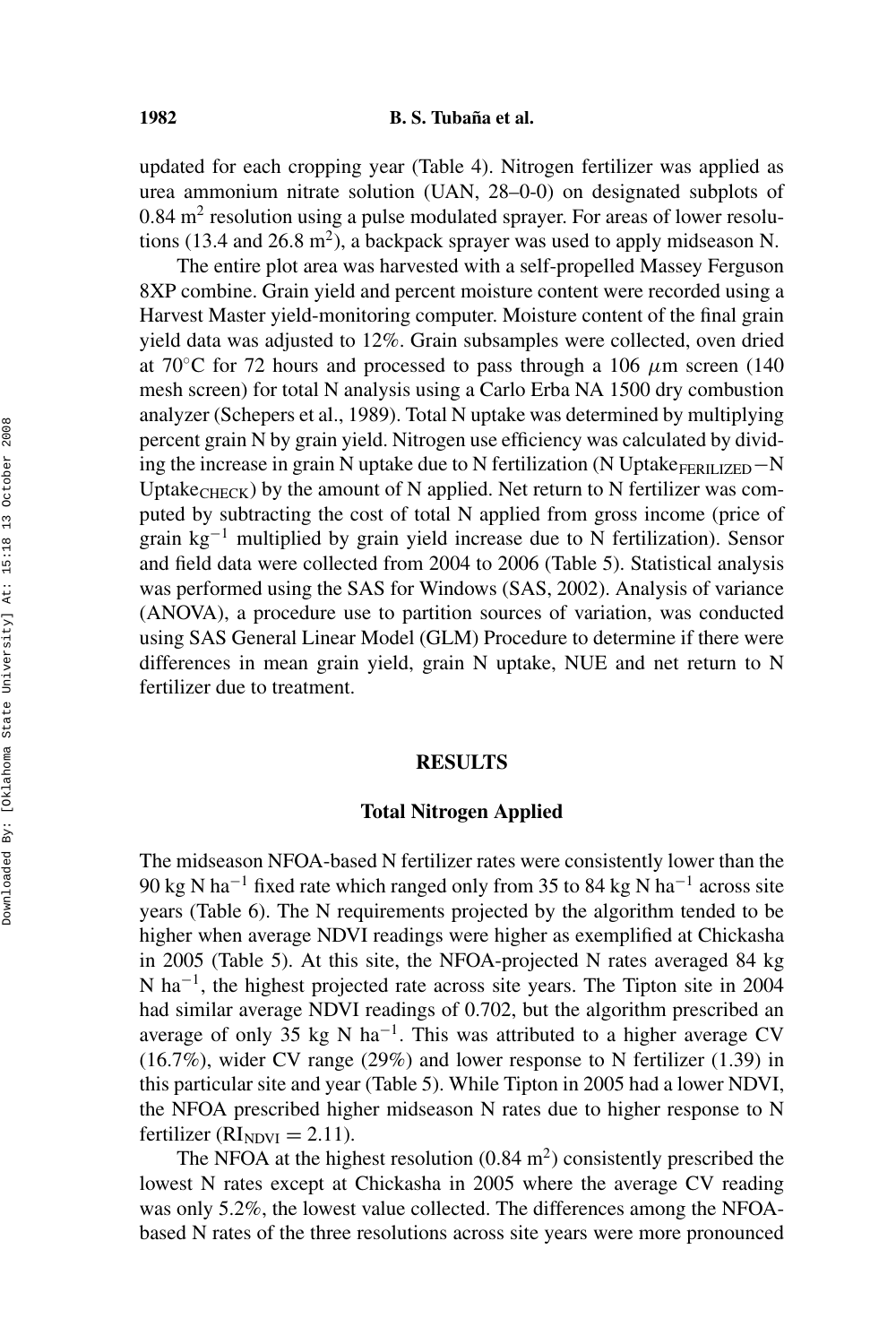| 2004-2006 |                                                                                                                                   |          |                            |                  |                       |
|-----------|-----------------------------------------------------------------------------------------------------------------------------------|----------|----------------------------|------------------|-----------------------|
|           |                                                                                                                                   |          | Coefficient of Variation,% | Grain Price      | Price of N Fertilizer |
| Year      | YP <sub>0</sub> Equation                                                                                                          | Critical | Maximum                    | $US \$ $kg^{-1}$ | US $$kg N-1$          |
| 2004      | $YP_0 = 359*$ EXP(INSEY*324.4)                                                                                                    |          |                            | 0.12             | 0.59                  |
| 2005      | $YP_0 = 522*EXP(INSEY*274.7)$                                                                                                     |          |                            | 0.12             | 0.71                  |
| 2006      | $YP_0 = 532*EXP(INSEY*270.1)$                                                                                                     |          | ç                          | 0.18             | 0.75                  |
|           | $YP_0$ = yield potential equation.<br><sup>1</sup> Number of days from planting to sensing where GDD > 0.<br>Lake Carl Blackwell. |          |                            |                  |                       |

Yield potential equations, and data used to compute midseason nitrogen rates and net returns to N fertilizer at three locations in Oklahoma, Yield potential equations, and data used to compute midseason nitrogen rates and net returns to N fertilizer at three locations in Oklahoma, Table 4

All winter wheat grain, Source: USDA, NASS. All winter wheat grain, Source: USDA, NASS.

Average estimated U.S. farm level N fertilizer prices (urea, UAN 32, ammonia); United States Department of Energy, 2005). Average estimated U.S. farm level N fertilizer prices (urea, UAN 32, ammonia); United States Department of Energy, 2005).

INSEY = in-season estimated yield computed by dividing NDVI readings at Feekes growth stage 5 by the number of positive growing degree days (GDD =  $\frac{\text{Im}\omega + \text{Im}\omega}{\text{Im}\omega} - 4.4^{\circ}\text{C}$ ) from planting to sensing. INSEY = in-season estimated yield computed by dividing NDVI readings at Feekes growth stage 5 by the number of positive growing degree days (GDD =  $\frac{\text{T}_{\text{max}} + \text{T}_{\text{min}}}{2} - 4.4$ °C) from planting to sensing.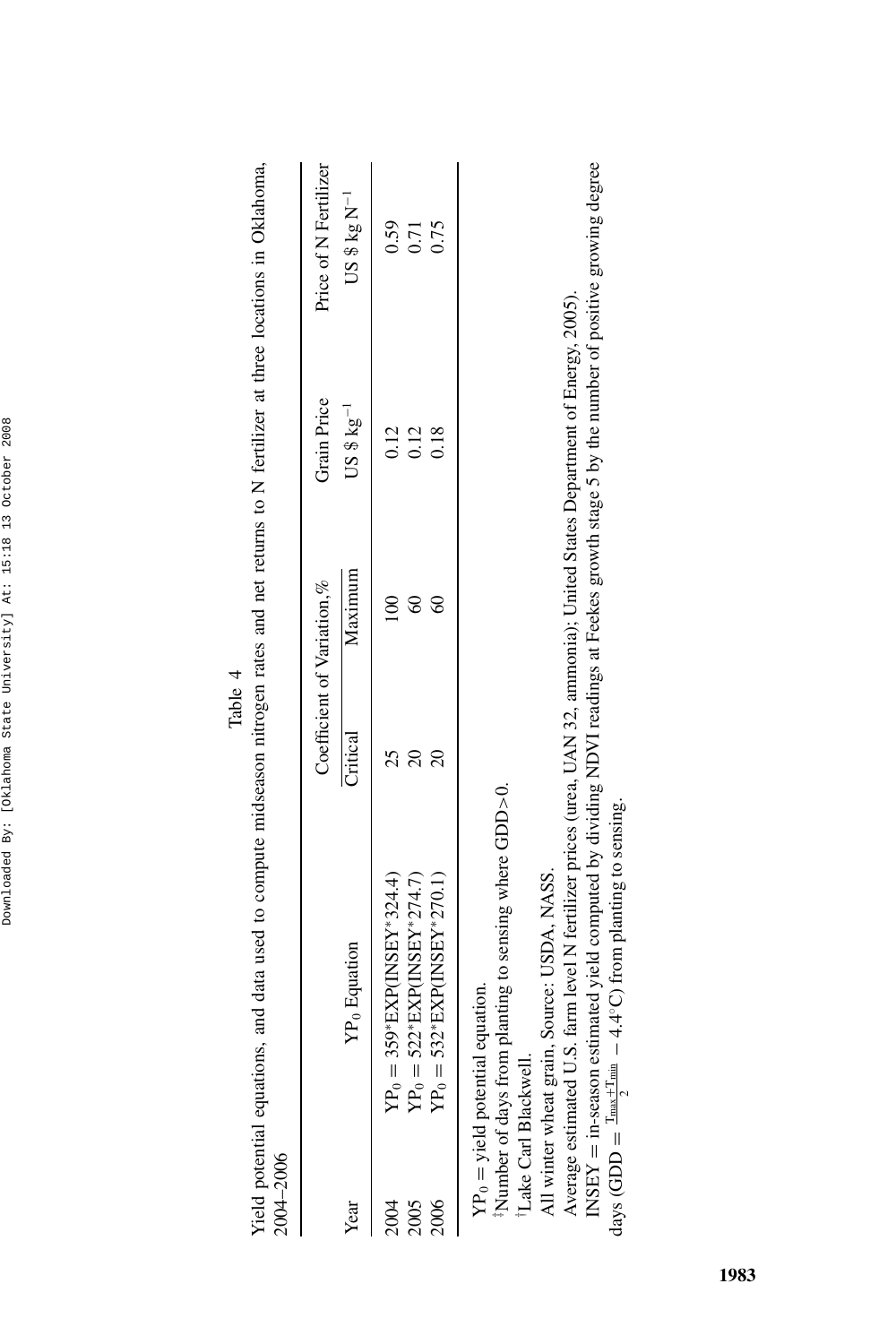|                                               |       | Chickasha |       | Tipton |       | LCB   |  |  |
|-----------------------------------------------|-------|-----------|-------|--------|-------|-------|--|--|
| Variables                                     | 2004  | 2005      | 2006  | 2004   | 2005  | 2006  |  |  |
| Average NDVI                                  | 0.283 | 0.705     | 0.458 | 0.702  | 0.373 | 0.539 |  |  |
| Average CV, %                                 | 12.9  | 5.2       | 13.0  | 16.7   | 23.6  | 13.1  |  |  |
| Maximum CV, %                                 | 20.9  | 14.9      | 28.4  | 37.9   | 37.9  | 26.8  |  |  |
| Minimum CV, %                                 | 7.1   | 2.0       | 4.2   | 8.9    | 11.0  | 3.7   |  |  |
| Adj. $RI_{NDVI}$ <sup>†</sup>                 | 1.95  | 1.42      | 1.36  | 1.24   | 2.11  | 1.38  |  |  |
| $RIHARVEST$ <sup>‡</sup>                      | 1.46  | 1.40      | 1.48  | 1.39   | 2.06  | 1.00  |  |  |
| $YP_0$ , kg ha <sup>-1</sup>                  | 818   | 2676      | 1501  | 1994   | 1316  | 2130  |  |  |
| Check Yield, kg ha <sup><math>-1</math></sup> | 1216  | 2999      | 2583  | 3393   | 1250  | 2435  |  |  |

Table 5 Sensor and field data collected at three locations in Oklahoma, 2004–2006

Average NDVI of midseason NFOA-based N treated plots.

† Adjusted in-season response index, determined by dividing average Normalized Difference Vegetation Index (NDVI) at Feekes

growth stage 5 of Preplant-90 by the Check. Adjustment made using the equation  $(RI_{NDVI} \times 1.69) - 0.7$ .

‡ Response index at harvest, determined by dividing the grain yield of highest N fertilized plots by the yield of the Check plot.

 $YP_0$  = predicted yield potential of the check plot.

CV = Coefficient of variation from the NDVI readings of midseason NFOA-based N treated plots.

|--|--|

Total nitrogen fertilizer applied at fixed and midseason NFOA-based rates at different resolutions at three locations in Oklahoma, 2004–2006

|                    |      | Chickasha |          |          | Tipton                                          |          |          | LCB      |
|--------------------|------|-----------|----------|----------|-------------------------------------------------|----------|----------|----------|
| Treatment Code     | 2004 | 2005      | 2006     | Avg.     | 2004                                            | 2005     | Avg.     | 2006     |
|                    |      |           |          |          | Total N Applied, $kg \text{ N} \text{ ha}^{-1}$ |          |          |          |
| Check              | 0    | 0         | $\theta$ | $\Omega$ | $\theta$                                        | $\Omega$ | $\Omega$ | $\Omega$ |
| Preplant-90        | 90   | 90        | 90       | 90       | 90                                              | 90       | 90       | 90       |
| Mid-90             | 90   | 90        | 90       | 90       | 90                                              | 90       | 90       | 90       |
| Mid-NFOA-0.84 $m2$ | 41   | 90        | 36       | 56       | 34                                              | 39       | 36       | 53       |
| Mid-NFOA-13.4 $m2$ | 50   | 80        | 43       | 58       | 37                                              | 62       | 50       | 62       |
| Mid-NFOA-26.8 $m2$ | 47   | 82        | 45       | 58       | 35                                              | 61       | 48       | 66       |
| Average            | 46   | 84        | 41       | 57       | 35                                              | 54       | 45       | 60       |
|                    |      |           |          |          |                                                 |          |          |          |

Refer to Table 2 for treatments' full description.

Average of midseason NFOA-based N rates.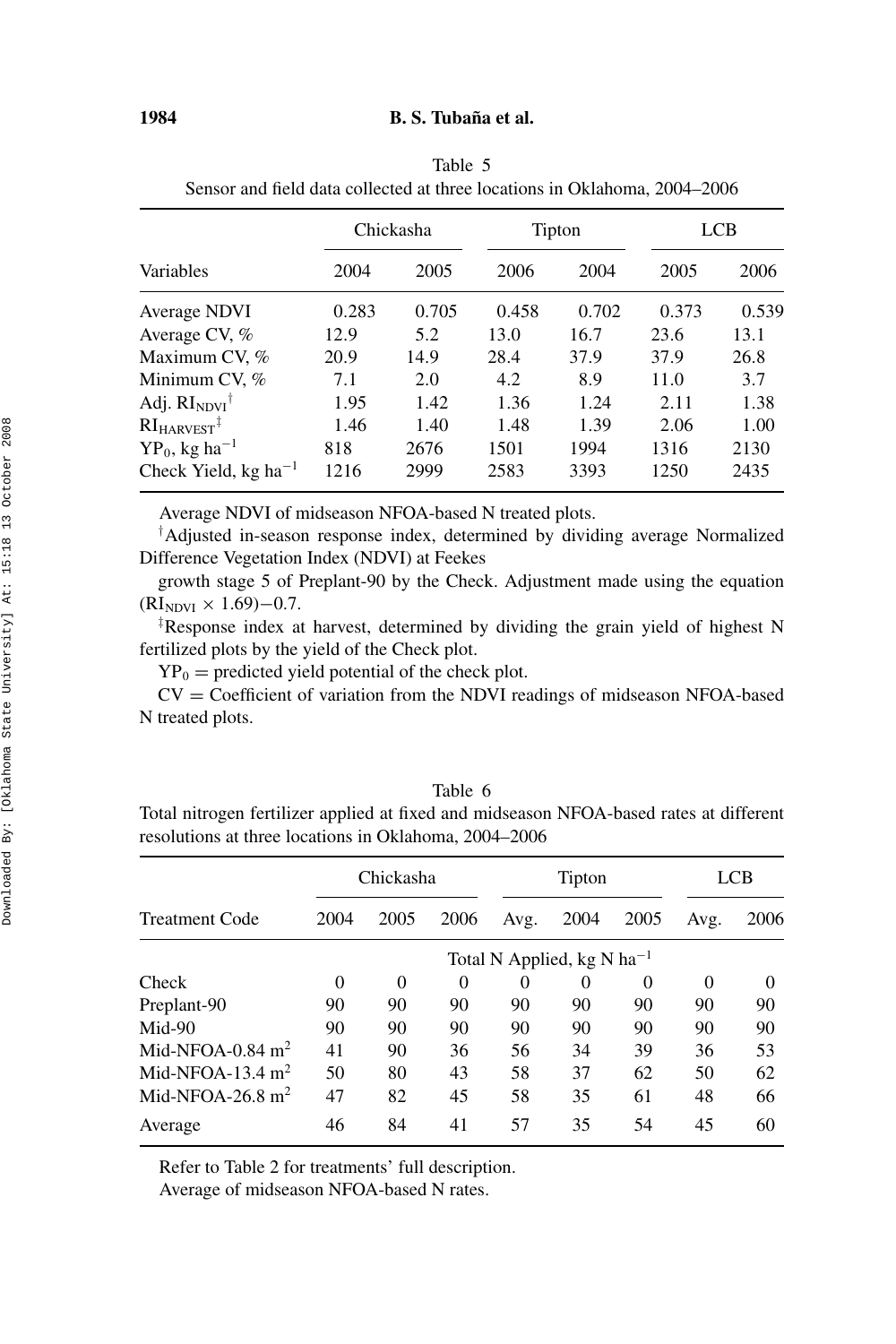| rates at three locations in Oklahoma, 2004–2006 |      |           |      |      |                                    |      |      |            |
|-------------------------------------------------|------|-----------|------|------|------------------------------------|------|------|------------|
|                                                 |      | Chickasha |      |      | Tipton                             |      |      | <b>LCB</b> |
| <b>Treatment Code</b>                           | 2004 | 2005      | 2006 |      | Avg. 2004 2005                     |      | Avg. | 2006       |
|                                                 |      |           |      |      | Grain Yield, $kg$ ha <sup>-1</sup> |      |      |            |
| Check                                           | 1216 | 2999      | 2583 | 2266 | 3393                               | 1250 | 2322 | 2435       |
| Preplant-90                                     | 1697 | 3628      | 3705 | 3010 | 4689                               | 2081 | 3385 | 2308       |

Mid-90 1781 4186 3834 3267 4726 2578 3652 2308 Mid-NFOA-0.84 m<sup>2</sup> 1628 4179 3330 3046 4253 1945 3099 2637 Mid-NFOA-13.4 m<sup>2</sup> 1708 4169 3453 3110 4267 2130 3198 2676 Mid-NFOA-26.8 m<sup>2</sup> 1746 3813 3886 3148 4092 2194 3143 2692 Pr*>*F 0*.*04 0*.*01 0*.*47 — 0*.*01 0*.*01 — 0*.*01 Yield Avg.<sup>‡</sup> 1629 3829 3465 — 4237 2030 — 2509 SED 133 144 184 — 135 77 — 173

Table 7

Wheat grain yield response to applied nitrogen at fixed and midseason NFOA-based

Refer to Table 2 for treatments' full description.

‡ Average yield of all treatments by site year in kg ha−1.

 $SED = Standard error of the difference between two equally replicated means.$ 

in cropping seasons where the average CV was high. This observation was exemplified at Tipton in 2005 where the spatial variability treated at  $0.84 \text{ m}^2$ using the NFOA had the lowest N applied at only 39 kg N ha<sup>-1</sup> compared with the lower resolutions' (13.4 and 26.8 m<sup>2</sup>) of 62, and 61 kg N ha<sup>-1</sup>.

# **Grain Yield**

There were significant differences ( $Pr < 0.05$ ) in mean grain yield at all sites and years except Chickasha in 2006 (Table 7). On average by site, the highest yield was 4237 kg ha<sup>-1</sup> obtained at Tipton in 2004, the same site year where a high average NDVI reading of 0.702 was reported (Table 5).

Winter wheat planted at Tipton in 2005 was the most responsive to N fertilizer applications. This was reflected in the  $RI<sub>NDVI</sub>$  (2.11) and  $RI<sub>HARVEST</sub>$  $(2.06)$  values recorded. In 2004 at Chickasha, a high  $RI<sub>NDYI</sub>$  of 1.95 was obtained but the corresponding  $RI<sub>HARVEST</sub>$  was only 1.46. These were the two lowest yielding site years which obtained only 1629 and 2030 kg of grain ha−<sup>1</sup> (Table 7). While these site years were responsive to N fertilizer, the average NDVI readings presented in Table 5 were recorded to be the lowest. The average NDVI reading at Chickasha was only 0.283 while at Tipton in 2005 it was 0.373.

The highest grain yields were obtained from plots with a fixed N rate of 90 kg N ha−1, excluding LCB in 2006, where even the check plot produced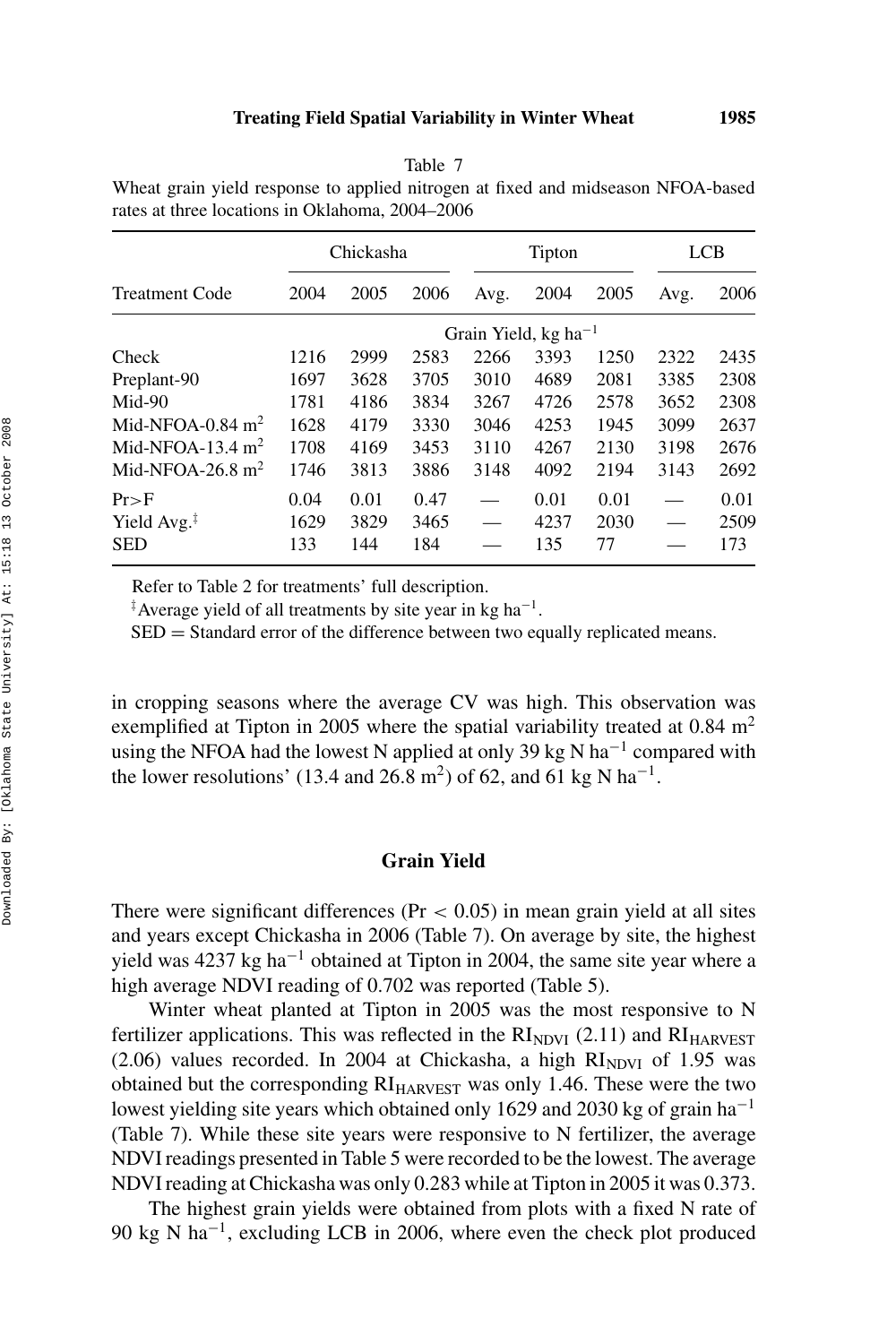higher grain yields. When fixed rates were preplant applied, increases in yields were lower compared to when N was applied midseason. Furthermore, in some site years, plots that were applied with NFOA-based N rates produced higher grain yields. On average at Chickasha, NFOA-based N rate treatments obtained 100 kg ha−<sup>1</sup> more grain yield than 90 kg N ha−<sup>1</sup> preplant, and *>*300 kg ha−<sup>1</sup> at LCB. These yield differences were small but plots employing NFOA-based N rate treatments received 40% less N when compared to the 90 kg N ha<sup>-1</sup> fixed rate. One-time, large preplant N fertilizer applications are not beneficial to crops since at the early growth stages the demand for N is very low. Doerge et al. (1991) documented that the N flux (kg N ha<sup>-1</sup> day<sup>-1</sup>) increases to a maximum during the jointing stage. The start of stem elongation, Feekes growth stage 6 (Large, 1954) or Zadoks 31 (Zadoks et al., 1974), is identified to be the start of the rapid N uptake by the wheat crop. The amount of N that is taken up by the crop during the early stages of growth can potentially be lost even before the crop reaches the maximum vegetation production, where the demand for N peaks. However, modest amounts of N applied preplant or at planting are important for early crop establishment.

The increase in grain yields of plots with NFOA-based N rates at different resolutions varied. There were site years where the NFOA-based N rates exceeded the grain produced by plots that received the 90 kg N ha<sup>-1</sup> fixed N rate. In 2006 at Chickasha, grain yield of the NFOA-based N rate of 45 kg N ha<sup>-1</sup> was higher than the 90 kg N ha<sup>-1</sup> fixed rate (both preplant and midseason applied). However, this yield difference (3886 versus 3834 kg ha−1) was not significant (SED  $=$  184). In 2006 at LCB, grain yield differences between fixed and NFOA-based N rate treated plots  $(13.4 \text{ and } 26.8 \text{ m}^2)$  was significant (SED  $= 173$ ). While there were site years that the NFOA-based N rates did not obtain grain yields as high as the fixed rate treated plots, it is important to take note that these variable rates never exceeded the 90 kg N ha<sup>-1</sup> fixed rate. Moreover, on average, the NFOA-based N rates prescribed almost half (40% less) of the fixed rate.

## **Grain Nitrogen Uptake**

There were significant differences (Pr *<* 0.05) in mean grain N uptake across sites and years excluding 2006 at Chickasha (Table 8). For the check plot's grain N uptake, the lowest value of 19 kg ha<sup> $-1$ </sup> was obtained in 2005 at Tipton followed by 26 kg N ha<sup>-1</sup> at Chickasha in 2004. These two lowest grain N uptake values represented the same site years where the two highest  $RI<sub>NDUI</sub>$ values were obtained (Table 5) implying that winter wheat was very responsive to N fertilizer application. However, on average, these two site years were also reported to have the lowest grain yield. The highest grain N uptake among treatments was obtained in plots where N was applied midseason at a 90 kg N ha<sup>-1</sup> fixed rate across sites and years excluding 2006 at Chickasha. The difference in N uptake between NFOA and fixed rate treatments was not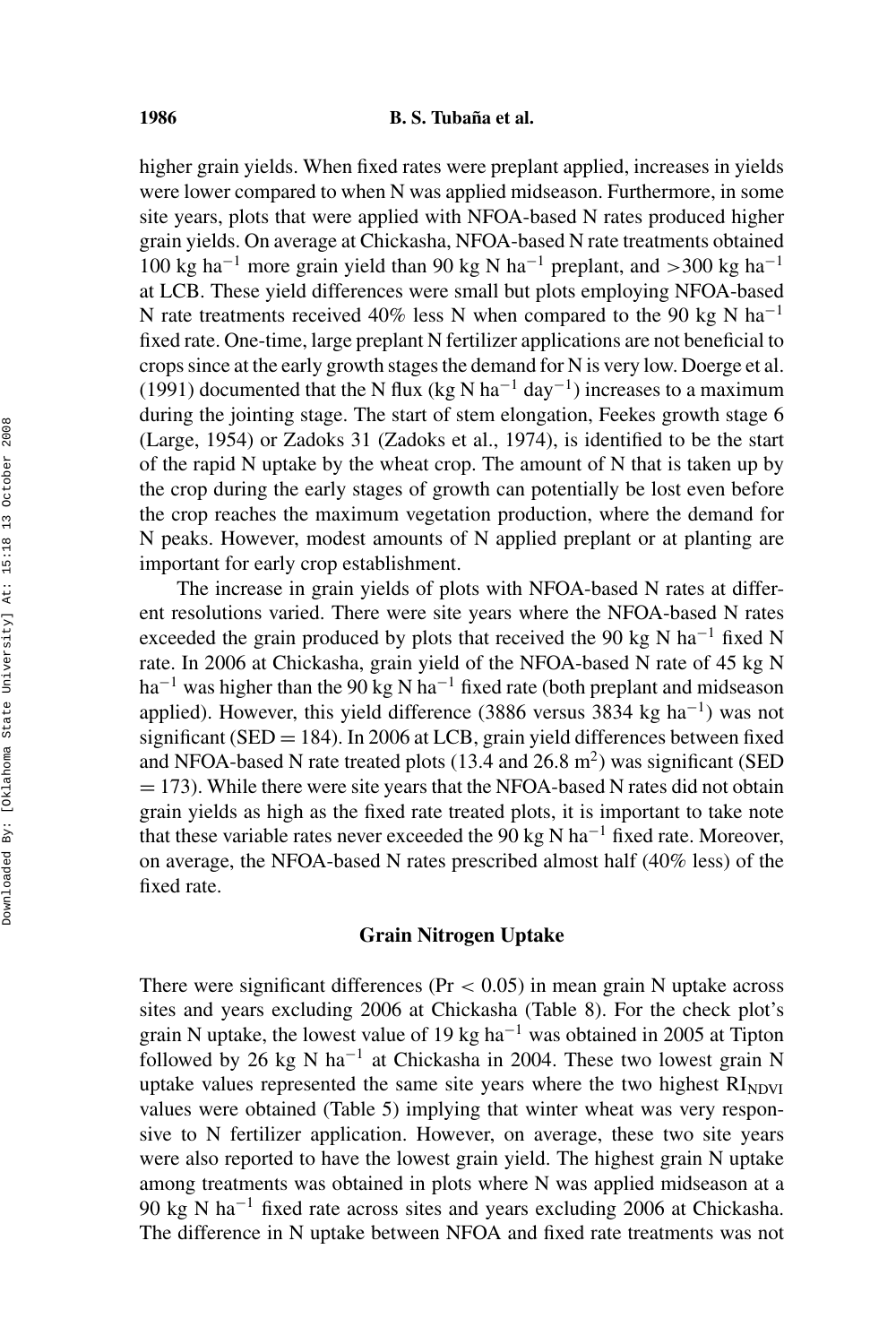| Table | ∩ |
|-------|---|
|-------|---|

Grain nitrogen uptake response to applied nitrogen at fixed and midseason NFOA-based rates at different resolutions at three locations in Oklahoma, 2004–2006

|                                  |      | Chickasha |      |      | Tipton                                            |      |      | <b>LCB</b> |
|----------------------------------|------|-----------|------|------|---------------------------------------------------|------|------|------------|
| Treatment Code                   | 2004 | 2005      | 2006 | Avg. | 2004                                              | 2005 | Avg. | 2006       |
|                                  |      |           |      |      | Grain N Uptake <sup>†</sup> , kg ha <sup>-1</sup> |      |      |            |
| Check                            | 26   | 58        | 55   | 46   | 51                                                | 19   | 35   | 54         |
| Preplant-90                      | 45   | 83        | 64   | 64   | 84                                                | 35   | 59   | 86         |
| Mid-90                           | 50   | 99        | 70   | 73   | 87                                                | 48   | 68   | 94         |
| Mid-NFOA- $0.84~\mathrm{m}^2$    | 36   | 94        | 67   | 66   | 65                                                | 33   | 49   | 76         |
| Mid-NFOA-13.4 $m2$               | 41   | 95        | 72   | 69   | 70                                                | 39   | 54   | 82         |
| Mid-NFOA-26.8 $m2$               | 40   | 88        | 72   | 67   | 68                                                | 40   | 54   | 91         |
| $Pr\supset F$                    | 0.01 | 0.01      | 0.06 |      | 0.01                                              | 0.01 |      | 0.01       |
| Grain N Uptake Avg. <sup>‡</sup> | 40   | 86        | 67   |      | 71                                                | 36   |      | 80         |
| SED                              | 2.6  | 3.9       | 3.9  |      | 3.8                                               | 1.6  |      | 6.0        |

Refer to Table 2 for treatments' full description.

† Grain yield multiplied by the percent N in grain.

‡ Average grain N uptake of all treatments by site year in kg N ha−1.

SED = Standard error of the difference between two equally replicated means

proportionate to the difference in the N rates applied. While the NFOA-based N rate recommendations were 40% less than the 90 kg N ha<sup>-1</sup> fixed rate, grain N uptake differences at Chickasha, Tipton and LCB were only 8, 23 and 12%, respectively, and less than the fixed rates'.

The average of the midseason NFOA-based N rate treatments across sites and years obtained only 87% of the grain N uptake of the 90 kg N ha−<sup>1</sup> fixed rate treatment applied midseason. No pronounced trend was observed when the NFOA-based N rate treatments at different resolutions were compared. On average, grain N uptake values were very similar at Chickasha. At 0.84, 13.4 and 26.8 m<sup>2</sup> resolutions, average grain N uptake values were 66, 69 and 67 kg N ha<sup>-1</sup>, respectively. The 26.8 m<sup>2</sup> resolution obtained the highest grain N uptake of 91 kg N ha<sup>-1</sup> at LCB, while the 13.4 and 26.8 m<sup>2</sup> resolutions had the same grain N uptake of 54 kg N ha<sup>-1</sup> at Tipton.

#### **Nitrogen Use Efficiency**

The ANOVA showed that the differences in NUE among treatments were not significant ( $Pr < 0.05$ ) (Table 9). This outcome was consistent across sites and years. It is noteworthy that one-time preplant application of 90 kg N ha<sup>-1</sup> resulted in the lowest NUE among treatments which also occurred consistently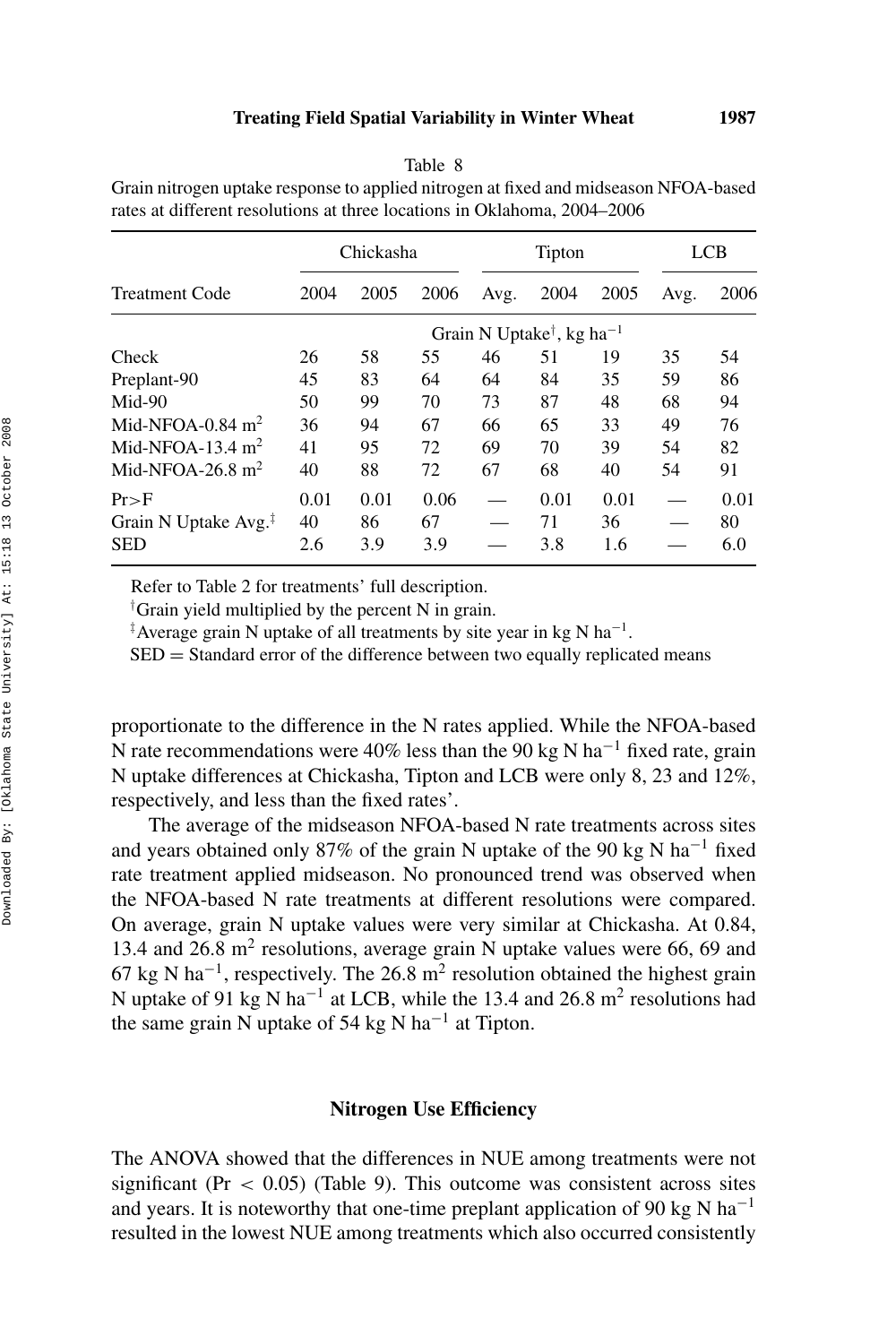#### Table 9

Nitrogen use efficiency response to applied nitrogen at fixed and midseason NFOAbased rates at different resolutions at three locations in Oklahoma, 2004–2006

|                         |      | Chickasha |      |      | Tipton                                  |      |      | LCB  |
|-------------------------|------|-----------|------|------|-----------------------------------------|------|------|------|
| <b>Treatment Code</b>   | 2004 | 2005      | 2006 | Avg. | 2004                                    | 2005 | Avg. | 2006 |
|                         |      |           |      |      | Nitrogen Use Efficiency <sup>†</sup> ,% |      |      |      |
| Check                   |      |           |      |      |                                         |      |      |      |
| Preplant-90             | 21   | 28        | 14   | 21   | 37                                      | 17   | 27   | 35   |
| $Mid-90$                | 27   | 45        | 17   | 30   | 41                                      | 32   | 36   | 44   |
| Mid-NFOA-0.84 $m2$      | 26   | 40        | 32   | 32   | 43                                      | 36   | 39   | 40   |
| Mid-NFOA-13.4 $m2$      | 30   | 47        | 39   | 39   | 56                                      | 31   | 44   | 44   |
| Mid-NFOA-26.8 $m2$      | 31   | 37        | 38   | 35   | 49                                      | 34   | 41   | 54   |
| Pr>F                    | 0.58 | 0.48      | 0.26 |      | 0.87                                    | 0.07 |      | 0.48 |
| NUE $Avg.$ <sup>1</sup> | 27   | 39        | 28   |      | 45                                      | 30   |      | 43   |
| <b>SED</b>              | 4.5  | 7.9       | 9.2  |      | 13.6                                    | 4.0  |      | 6.6  |

Refer to Table 2 for treatments' full description.

† Estimated by subtracting the grain N uptake of the check plot from the fertilized plot, divided by the N rate applied.

‡ Average nitrogen use efficiency of all the treatments by site year.

SED = Standard error of the difference between two equally replicated means

across sites and years. Note that this is similar to the observation in grain yield response that was reported earlier. The lowest NUE was 14% at Chickasha in 2006 from the plots that received 90 kg N ha<sup>-1</sup> preplant. The highest was 56% obtained in 2004 at Tipton from plots treated with variable N rates prescribed by the NFOA at a  $13.4 \text{ m}^2$  resolution.

On average by site, the midseason NFOA-based N rate recommendations resulted in a higher NUE when compared with the fixed N rate preplant application, except at LCB for the NFOA treatment at  $0.84 \text{ m}^2$  resolutions. At Chickasha, the fixed rate treatments were only 21 and 30% while the NFOAbased plots ranged from 32 to 39%. At Tipton, the fixed N plot recorded only 27 and 36% compared to 39, 44, and 41% of NFOA-based treatments. The 90 kg N ha−<sup>1</sup> fixed rate treatment obtained 35 and 44% NUE while the NFOA-based treatments were 40, 44, and 54% at LCB. On average across sites and years, the NFOA approach resulted in 41% NUE compared with 33% of the 90 kg N ha<sup>-1</sup> fixed rate applied midseason. The highest NUE values achieved among the midseason NFOA-based plots were 39 and 44% for Chickasha and Tipton sites, respectively, both treated at  $13.4 \text{ m}^2$  resolutions. At LCB, treatments at the  $26.8 \text{ m}^2$  resolution obtained the highest NUE value of  $54\%$ .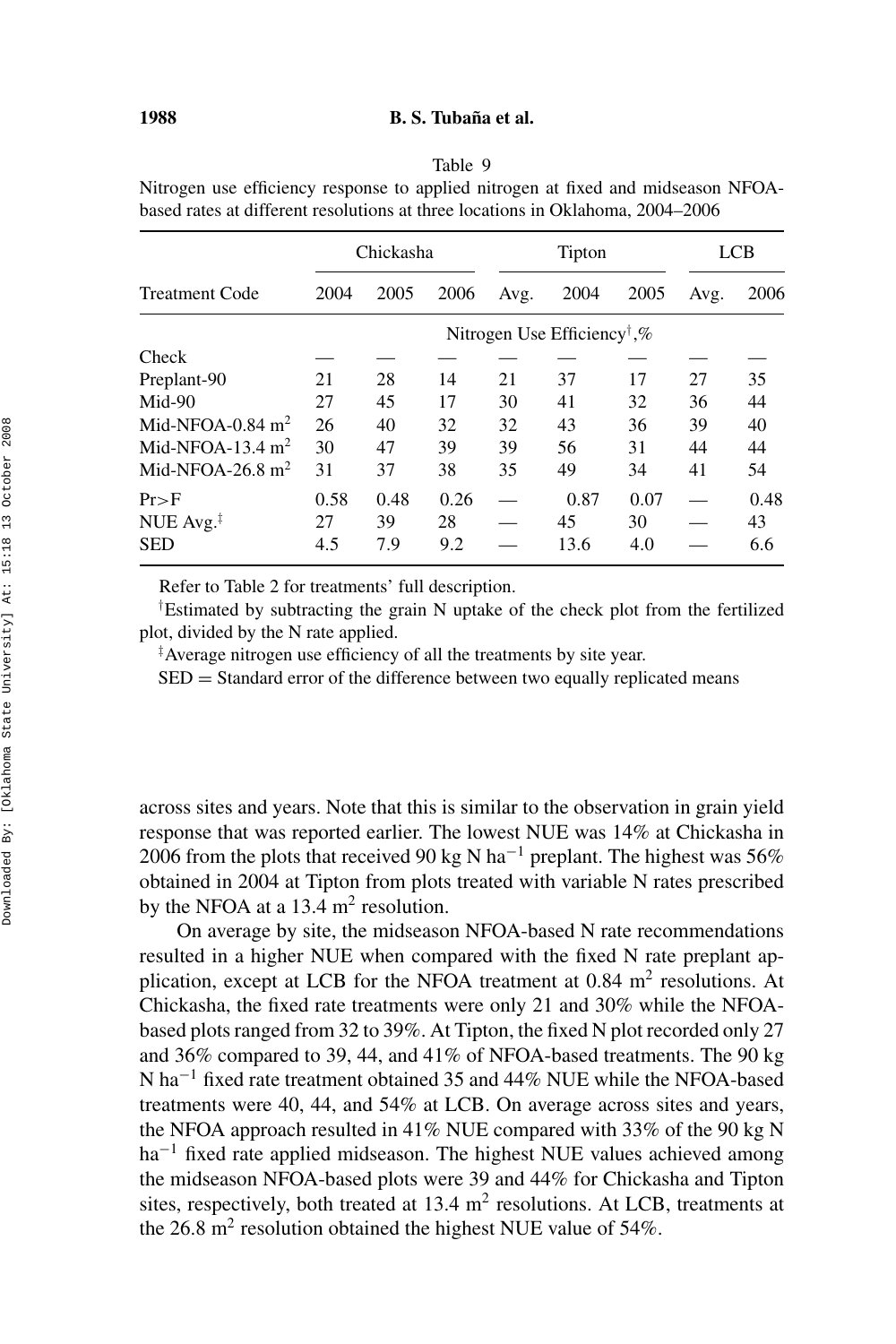## **Net Return to Nitrogen Fertilizer**

Analysis of variance showed that mean net returns to N fertilizer were significantly different (Pr *<* 0.05) at Chickasha in 2005, at Tipton for both years (2004 and 2005), and at LCB (Table 10). At Chickasha, the highest net return among treatments was consistently achieved by at least one of the NFOA-based N rate treatments. The highest net return was 460 \$  $ha^{-1}$  from plots with midseason NFOA-based N rates treated at the  $13.4 \text{ m}^2$  resolution. Similarly, at LCB, 642 \$ ha−<sup>1</sup> net return was achieved from the midseason NFOA-based N rate recommendation at the  $26.8 \text{ m}^2$  resolution. However, at Tipton, there was no economic benefit obtained when midseason NFOA-based rate recommendations were used. On average at Tipton, midseason NFOA-based N rate recommendations' net return were comparable with the 90 kg N ha<sup>-1</sup> fixed rate's applied preplant. However, this was not the case when compared with the fixed rates applied midseason. The midseason application of 90 kg N ha<sup>-1</sup> resulted in significantly higher net returns of 524 and 256 \$ ha−<sup>1</sup> in 2004 and 2005, respectively.

Savings from reduced fertilizer use when using the NFOA-based approach was determined by subtracting the net return of 90 kg N ha<sup> $-1$ </sup> fixed rate treatment applied midseason from the net return of the NFOA-based N rate treatments (Table 10). The highest savings from reduced N fertilizer use was 101 \$ ha<sup>-1</sup> when compared with the 90 kg N ha<sup>-1</sup> rate applied midseason. This can be attributed to the large reduction in the amounts of N applied (Table 6).

When comparing net returns of the NFOA-based N rate treatments at different resolutions, treating spatial variability at  $13.4 \text{ m}^2$  resolution had the highest net return. Using the NFOA to prescribe N rates at the finest resolution of 0.84 m<sup>2</sup> did not exhibit any additional economic benefit (Table 10). At 0.08  $$ \text{kg}^{-1}$  of wheat grain, the lowest wheat grain price reported in the past 10 years (USDA NASS, 2007), treating spatial variability at  $0.84$  m<sup>2</sup> exceeded net returns of the lower resolutions (13.4 and 26.8  $m<sup>2</sup>$ ) only when the price of N fertilizer was at least 0.60 \$ kg N  $^{-1}$  (Figure 1). However, when wheat grain price was  $0.18$  \$ kg<sup>-1</sup>, the highest reported in the past 10 years (USDA NASS, 2007), there was a consistent decreasing trend of net returns with increasing resolution for the three prices (0.40, 0.60, and 0.80 \$ kg N<sup>-1</sup>) of N fertilizer evaluated (Figure 2).

#### **DISCUSSION**

The components of the NFOA which include the predicted  $YP_0$ , RI, and CV, can be determined in-season. This approach makes N rate recommendations tailored for the current crop, and thus are not based on historical information. Each of these components provides an important function so that the algorithm can precisely estimate N application based on N demand at the predicted  $YP_0$  while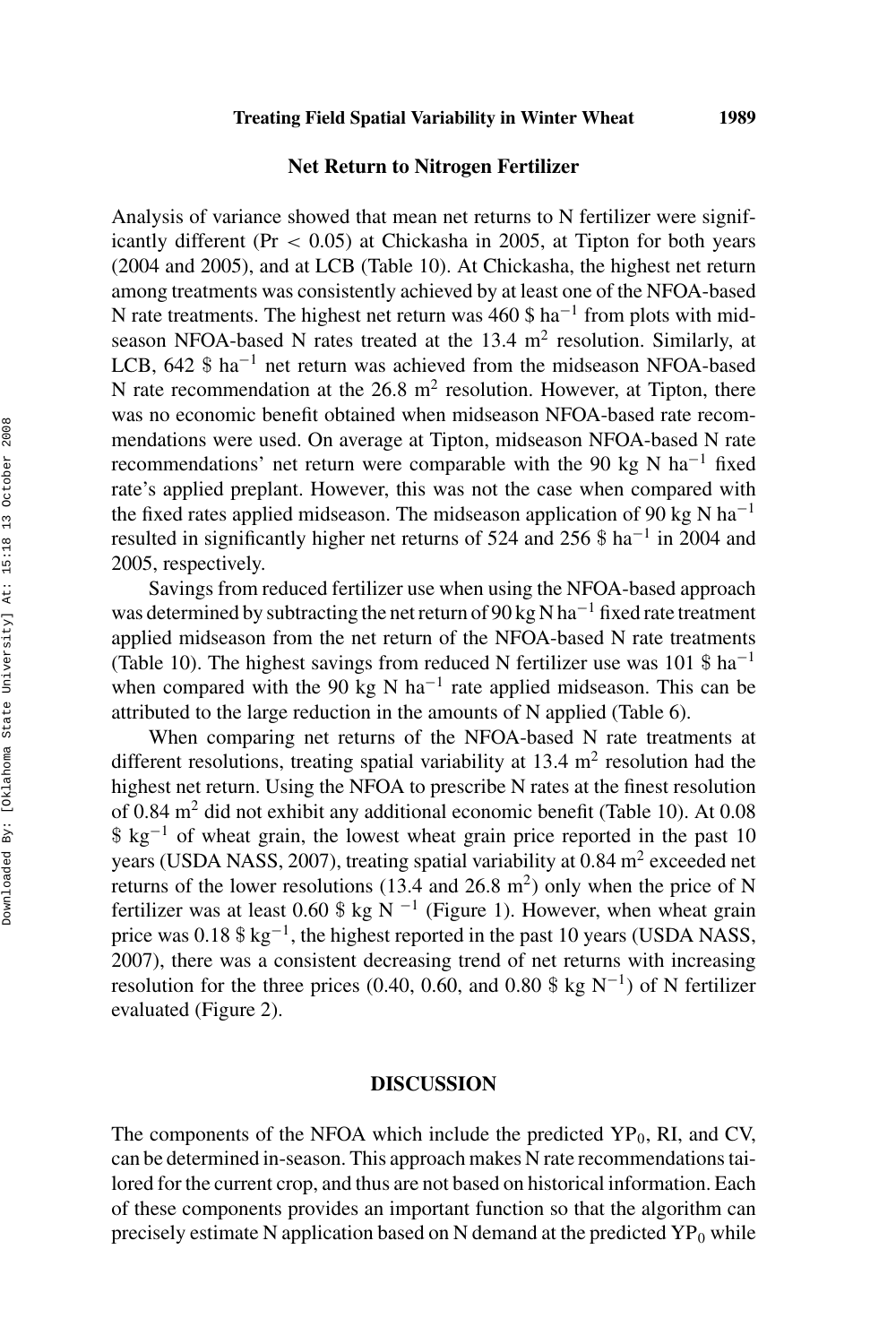|                                                                                                                                                                                                                                                                                                   |          |                | Net return to nitrogen fertilizer for resolution trials at three locations in Oklahoma, 2004-2006 | Table 10                                        |               |                |         |          |
|---------------------------------------------------------------------------------------------------------------------------------------------------------------------------------------------------------------------------------------------------------------------------------------------------|----------|----------------|---------------------------------------------------------------------------------------------------|-------------------------------------------------|---------------|----------------|---------|----------|
|                                                                                                                                                                                                                                                                                                   |          | Chickasha      |                                                                                                   |                                                 | Tipton        |                |         | LCB      |
| Treatment Code                                                                                                                                                                                                                                                                                    | 2004     | 2005           | 2006                                                                                              | Avg.                                            | 2004          | 2005           | Avg.    | 2006     |
|                                                                                                                                                                                                                                                                                                   |          |                |                                                                                                   | Net return to N Fertilizer, \$ ha <sup>-1</sup> |               |                |         |          |
| Preplant-90                                                                                                                                                                                                                                                                                       | 154      | 386            | 344                                                                                               | 295                                             | 519           | 194            | 357     | 592      |
| Mid-90                                                                                                                                                                                                                                                                                            | 164      | 455            | 344                                                                                               | 321                                             | 524           | 256            | 390     | 615      |
| Mid-NFOA-0.84 m <sup>2</sup>                                                                                                                                                                                                                                                                      | (11)     | 454 (0)        | 443 (99)                                                                                          | 357 (37)                                        | 499 (0)       | 213(0)         | 356(0)  | 553 (0)  |
| Mid-NFOA-13.4 m <sup>2</sup>                                                                                                                                                                                                                                                                      | 179 (15) | 460(5)         | 444 (100)                                                                                         | 361 (40)                                        | 499(0)        | 220(0)         | 359(0)  | 568(0)   |
| Mid-NFOA-26.8 m <sup>2</sup>                                                                                                                                                                                                                                                                      | 186 (22) | 415(0)         | 445 (101)                                                                                         | 348 (41)                                        | 479 (0)       | 229 (0)        | 354 (0) | 642 (27) |
| Pr > F                                                                                                                                                                                                                                                                                            | 0.41     | 0.01           | 0.10                                                                                              | I                                               | 0.01          | 0.01           | I       | 0.01     |
| Net Return Avg.                                                                                                                                                                                                                                                                                   | 168      | 424            | 408                                                                                               | I                                               | 489           | 422            | I       | 572      |
| SED                                                                                                                                                                                                                                                                                               | 보        | $\frac{8}{10}$ | 33                                                                                                | I                                               | $\frac{6}{1}$ | $\overline{a}$ | I       | 28       |
| Grain price $\kappa e^{-1}$ multiplied by vield and then subtracted by cost of total N applied. Prices of fertilizer and wheat grain are reported in Table 4<br>SED = Standard error of the difference between two equally replicated means<br>Refer to Table 2 for treatments' full description. |          |                |                                                                                                   |                                                 |               |                |         |          |

Grain price kg<sup>-1</sup> multiplied by yield and then subtracted by cost of total N applied. Prices of fercilizer and wheat grain are reported in 1able 4. Grain price kg−1 multiplied by yield and then subtracted by cost of total N applied. Prices of fertilizer and wheat grain are reported in Table 4. <sup>‡</sup>Average net returns to N fertilizer of all the treatments by site year in \$ ha<sup>-1</sup>. ‡Average net returns to N fertilizer of all the treatments by site year in \$ ha−1.

Values in parentheses are savings on cost of N fertilizer applied using NFOA approach; computed by subtracting net returns of Mid-90 from Values in parentheses are savings on cost of N fertilizer applied using NFOA approach; computed by subtracting net returns of Mid-90 from NFOA treatments. NFOA treatments.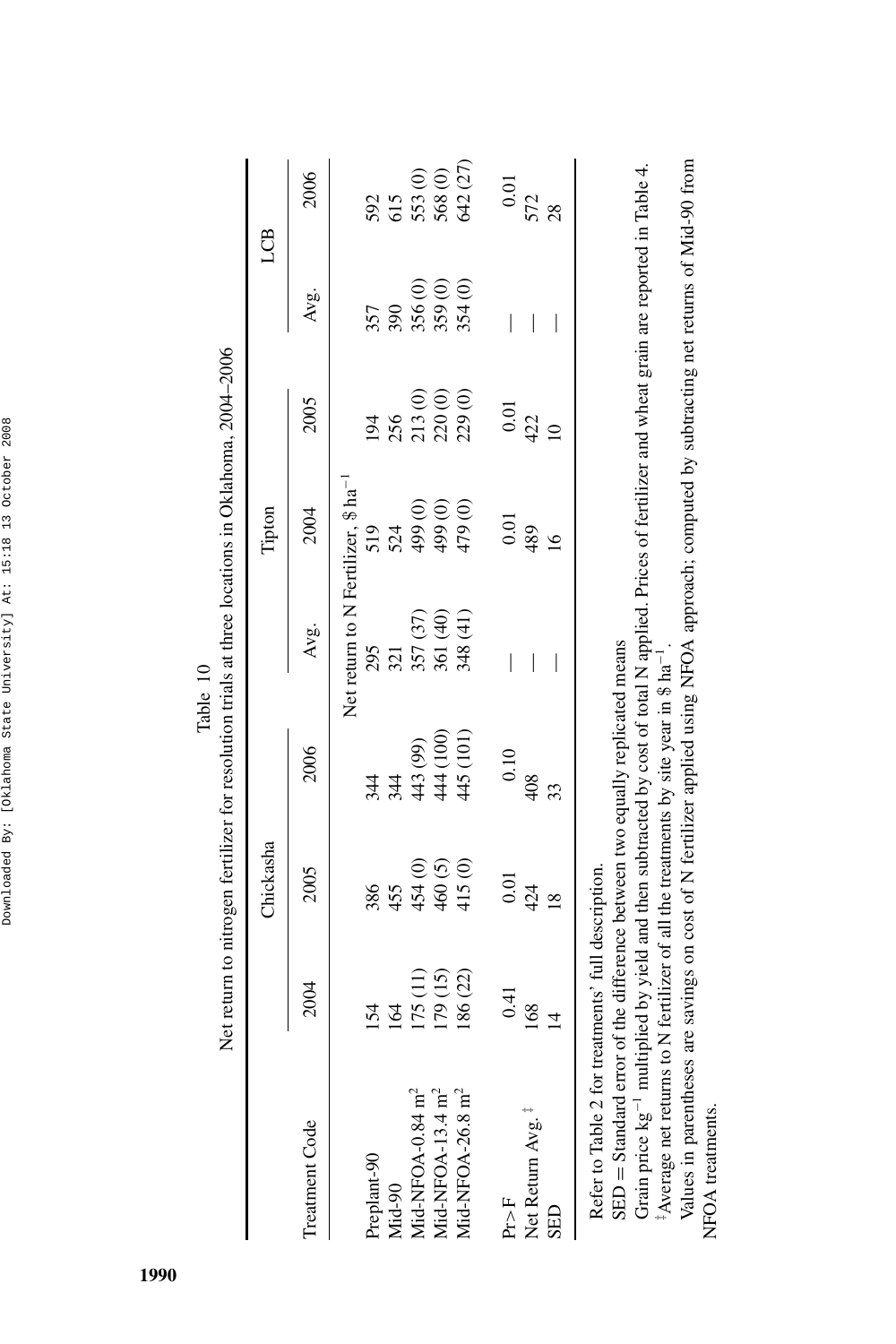

*Figure 1.* Net returns to nitrogen fertilizer for different resolutions and prices of N fertilizer at a fixed wheat grain price of 0.08 \$ kg<sup>-1</sup>.

taking into account field spatial variability and the seasonally dependent crop responsiveness to applied N. The NDVI normalized by GDD is used to predict the  $YP_0$  using the equation presented in Table 4, which is annually updated. The



*Figure 2.* Net returns to nitrogen fertilizer for different resolutions and prices of N fertilizer at a fixed wheat grain price of 0.18  $\frac{18 \text{ kg}^{-1}}{12.5 \text{ kg}^{-1}}$ .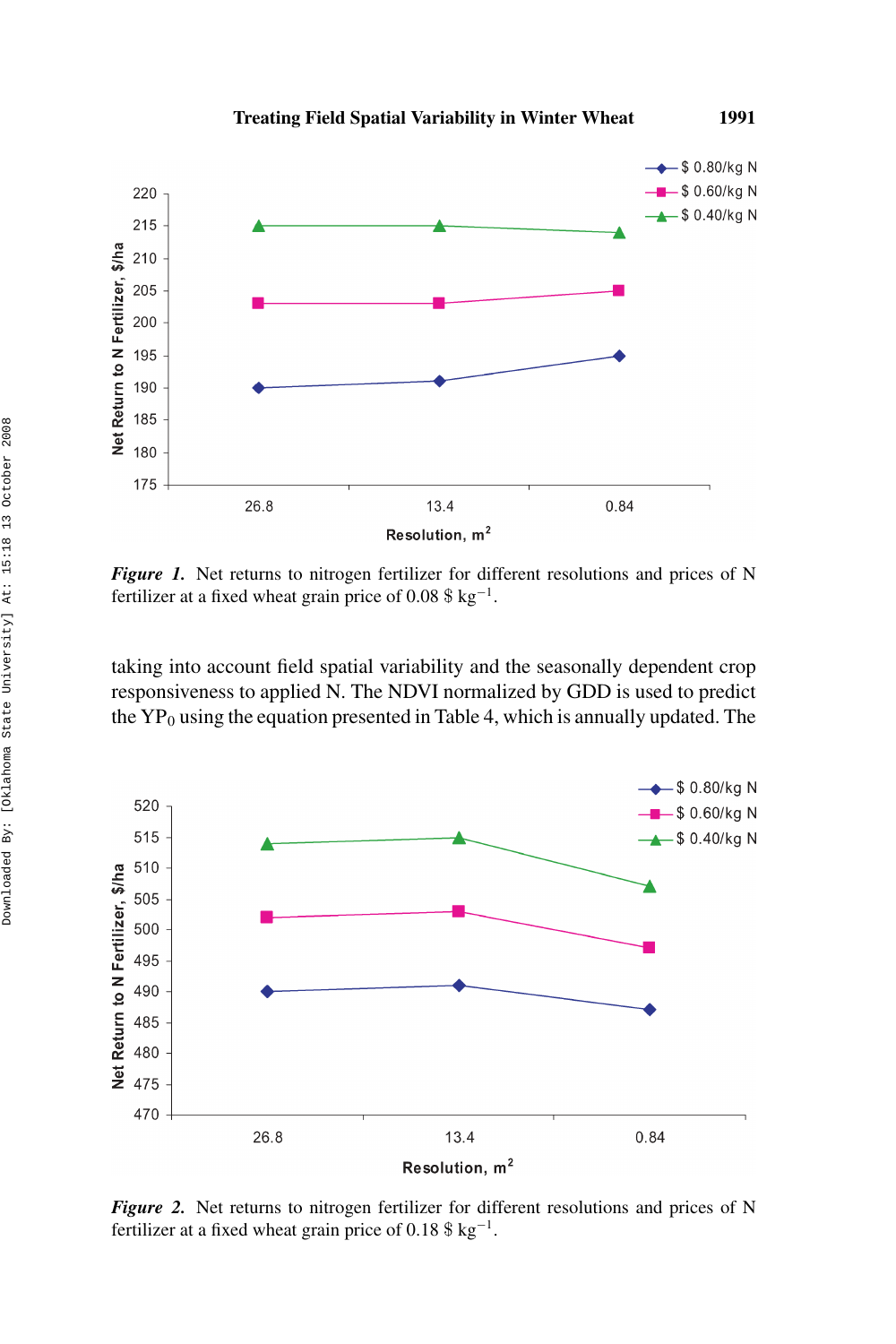#### **1992 B. S. Tubana et al.**

coefficient values from recent years'  $YP_0$  equations have been relatively stable. The recent YP<sub>0</sub> equation for 2007 is YP<sub>0</sub> = 590\*EXP(INSEY\*258.2) (http://www.nue.okstate.edu/Yield\_Potential.htm). The strength of this  $YP_0$ equation is limited by significant changes in growth conditions that occur after sensing which can either adversely or favorably influence crop  $YP_0$ . Otherwise, the  $YP_0$  equation can be used to obtain reasonable estimates of actual grain yield. The closest projection was at Tipton in 2005 where the predicted YP<sub>0</sub> was 1616 kg ha<sup>-1</sup>and the actual yield obtained at harvest was 1250 kg ha−<sup>1</sup> (Table 7). However at Chickasha in 2006, the predicted YP<sub>0</sub> was 1501 kg ha<sup>-1</sup>, which was only 58% of the actual yield.

The NFOA-projected N fertilizer rates did not exceed the 90 kg N ha<sup>-1</sup> fixed rate used in any of the sites (Table 2). The only time that NFOA-based N rates equaled the fixed rate was in 2005 at Chickasha. This was also the site year where one of the NFOA's N rate recommendations recorded the highest yield among treatments. As shown in Table 6, this site year recorded the highest average NDVI reading (0.705), the lowest average CV (5.2%) and a narrow CV range (12.9%). The N rate recommendations prescribed at Tipton in 2004 were remarkably lower, even though the average NDVI reading (0.702) was equally high, as at Chickasha in 2005. The relatively lower  $RI<sub>NDVI</sub>$  compared with Chickasha's caused a reduction of the N rate recommendations prescribed by the NFOA. Moreover, this site year recorded a relatively higher average CV of 16.7% and a number of subplots obtaining CV values as high as 37.9%. The higher CVs likely caused further reduction of the final N rate recommendations. This is the advantage of the present algorithm such that when variation in the field becomes pronounced (high CVs), N rate recommendations decline. The integration of CV, an estimate of variation in plant-stand densities, will assist in identifying areas in the field where N application should be reduced. This makes the current N-fertilization algorithm (Raun et al., 2005) vastly different to the algorithm used by Raun et al. (2002). The capability of the algorithm to project what the crop needs has resulted in increased NUE and net return to N fertilizer. The large savings in the amount of N fertilizer prescribed by the NFOA outweighed the large increases in grain yield and N uptake incurred by applying 90 kg N ha−<sup>1</sup> midseason when computing NUE and net return. On average by site, at least two of the NFOA-based treatments consistently obtained higher NUE compared with the fixed rate (Table 9). Statistically, the increase in NUE was not significant (Pr *<* 0.05), however, considering economic and environmental perspectives, using this approach could make an impact. A 1% increase in NUE worldwide would save \$234,658,462 in fertilizer cost and would result in 489,892 metric tons of N fertilizer saved which would not adversely contaminate our environment (Raun and Johnson, 1999).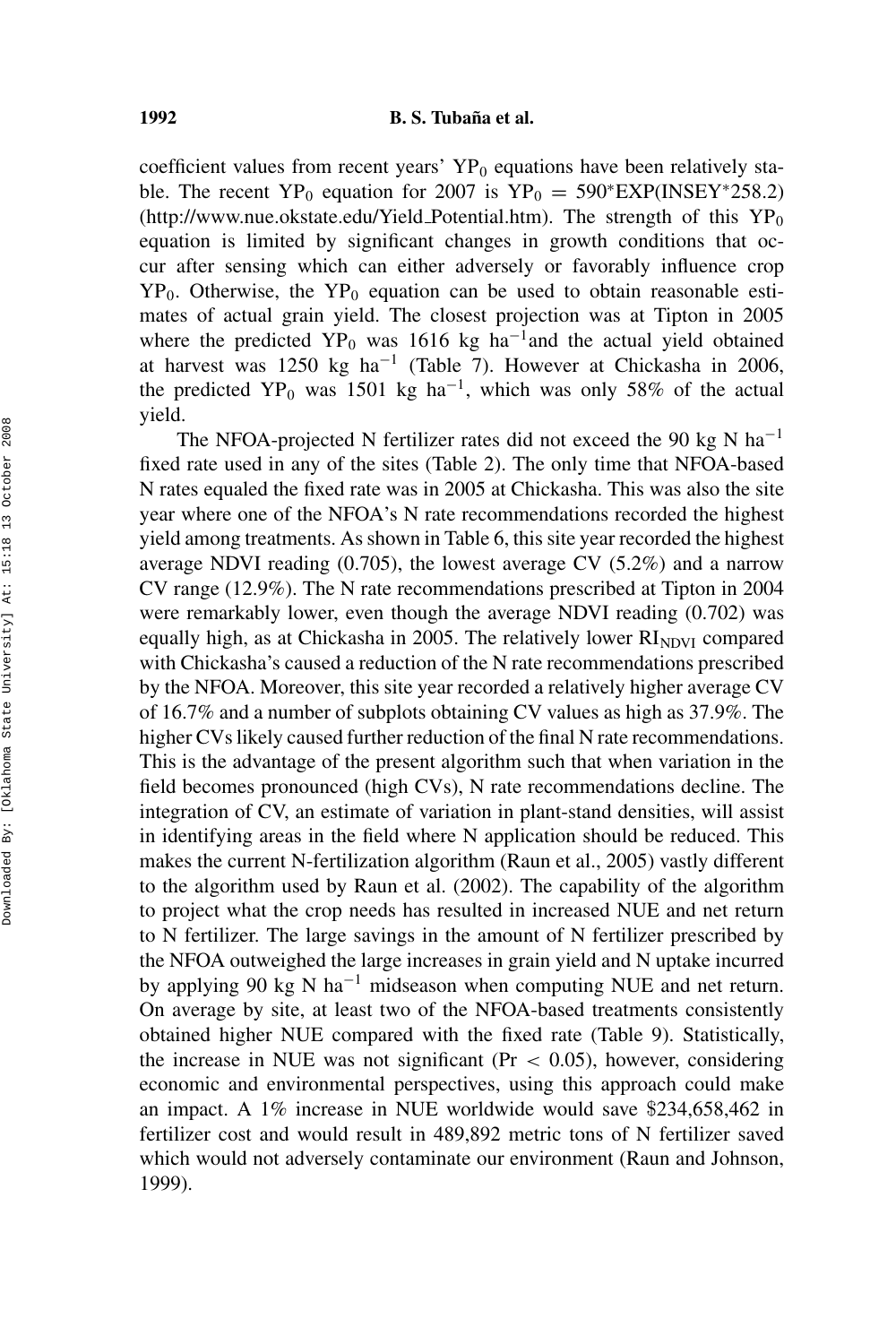#### **Treating Field Spatial Variability in Winter Wheat 1993**

The economic analysis of this trial was highlighted by presenting the net returns to N fertilizer and savings incurred when the NFOA approach was used to determine N rate requirements using the 90 kg N ha<sup>-1</sup> fixed rate treatment applied midseason as a reference. Four out of six site years had at least one of the NFOA treatments exceed the net returns of the fixed rates. On average by site, the net returns of as much as 41 and 27  $\text{\$}$  ha<sup>-1</sup> were saved at Chickasha and LCB sites, respectively. As presented earlier, grain yield of the NFOA-based N rate plots were relatively lower than that of the fixed rate applied midseason, which in turn resulted in a relatively lower net return. However, the significant reduction in the amount of fertilizer applied lowered the cost of N fertilizer input resulting in a higher net return. In addition to considerable reduction in the cost of N fertilizer used, grain yield of the NFOA-based approach in some site years exceeded the grain yield of the preplant 90 kg N ha<sup> $-1$ </sup> fixed rate. This demonstrates that the NFOA approach is very promising in terms of improving producer's income.

The results presented above and the previous study by Raun et al. (2002) demonstrate that higher NUE and net return can be achieved when N rate recommendations are based on N demand encumbered within predicted  $YP_0$ . However, the optimum resolution to treat spatial variability needs to be determined to maximize the benefit when using the NFOA to project crop N rate requirements. This is particularly important for variable rate technology where wheat fields are sensed on-the-go while concurrently treating the crop based on needs. When spatial variability was treated at the highest resolution, the only benefit obtained was a marginal increase in NUE, 36% compared with the 31 and 34% of the 13.4 and 26.8  $m<sup>2</sup>$  resolutions, respectively. This was only true in one site year (Tipton, 2005) where the average CV of the plots exceeded the critical CV (20%) used in the algorithm. On average by site, treating spatial variability using the NFOA at 13.4  $m<sup>2</sup>$  resulted in the highest NUE values among the treatments, reported at 56 and 44% for Chickasha and Tipton, respectively. Further, the net returns (Table 10) for this resolution for both sites were recorded to be the highest among the three resolutions tested. At LCB, the optimum resolution where the highest NUE and net return could be achieved was identified as being at  $26.8 \text{ m}^2$ . Net returns for different prices of N fertilizer at a fixed grain price of 0.18 \$ kg−<sup>1</sup> consistently decreased with increasing resolution (Figure 2). However, when the price of grain was at the lower end (0.08  $\frac{6}{3}$  kg<sup>-1</sup>) and the price of N fertilizer was at the higher end (at least 0.60 \$ kg N<sup>-1</sup>), treating spatial variability at 0.84 m<sup>2</sup> exceeded the net returns of the lower resolutions (Figure 2). These results also suggest that when crop stand has a CV value more than the 20% critical CV in the algorithm, treating the spatial variability at  $0.84 \text{ m}^2$  (finest resolution in this trial) would result in a higher NUE. However, this requires further verification as there existed only a marginal difference (2%) when compared with the NUE achieved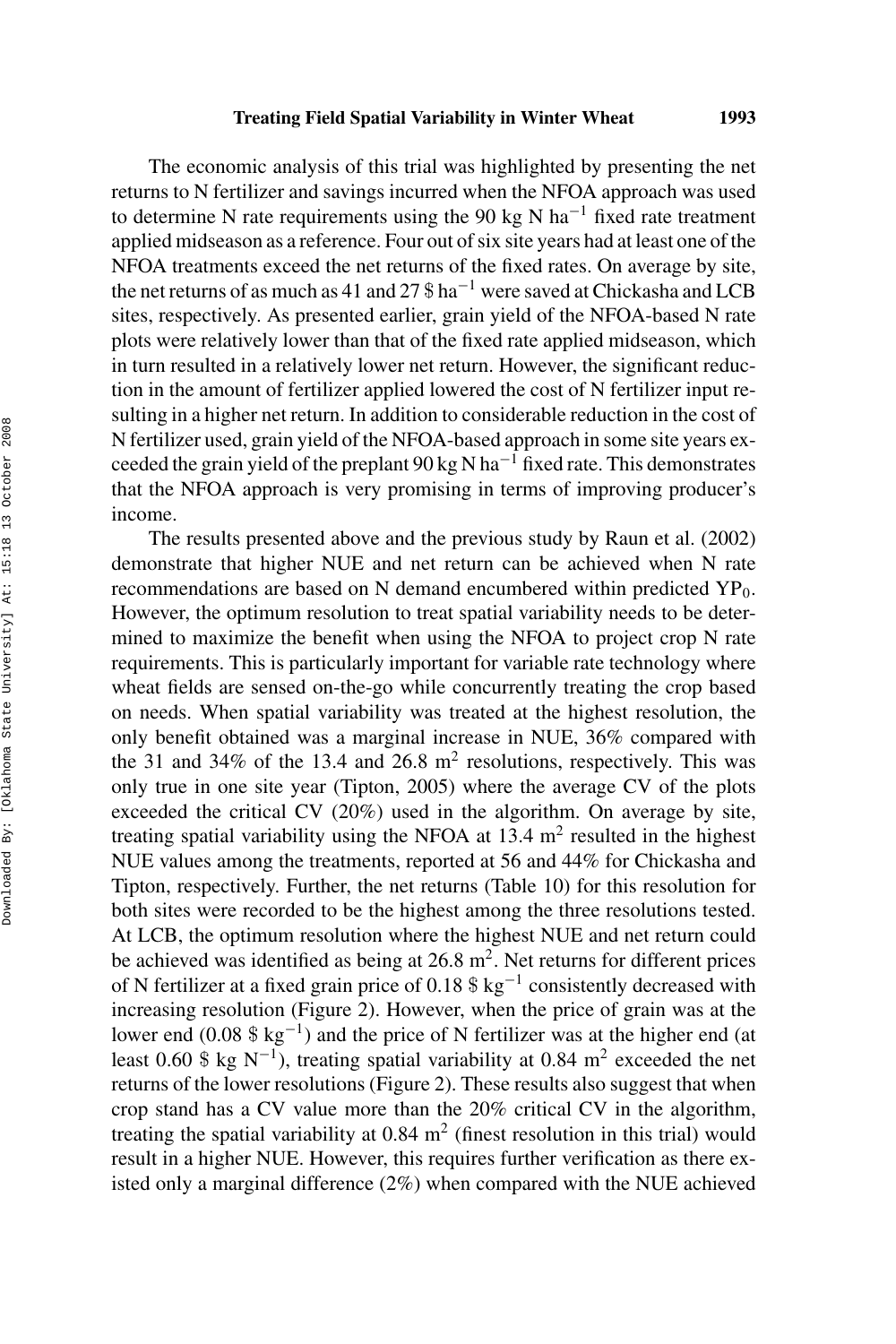at  $26.8$  m<sup>2</sup> resolution. Further, this observation was only exhibited in one site year.

## **CONCLUSION**

Based on the results reported, when an NFOA approach was used to determine midseason N rate requirements, treating spatial variability at a minimum of  $13.4 \text{ m}^2$  resulted in increased NUE and net return. Treating spatial variability at  $0.84$  m<sup>2</sup> resulted in a positive impact on net return and NUE only when the average CV, an estimate of crop stand, was greater than 20%, or when the price of N fertilizer was at least 0.60 \$ kg N<sup>-1</sup> provided that the price of wheat grain was 0.08 \$ kg<sup>-1</sup>. Further research should be conducted to verify the benefit of treating spatial variability at a high resolution as there existed only a marginal difference in NUE when compared with the lower resolutions. Mathematical adjustment has to be made to refine the current algorithm in order to affect an increase in NUE and net return, and testing this approach has to be done under different crop stands that would result in a wider range of average CV values from the NDVI readings.

### **ACKNOWLEDGMENTS**

Contribution from the Oklahoma Agricultural Experiment Station.

# **REFERENCES**

- Arnall, D. B., W. R. Raun, J. B. Solie, M. L. Stone, G. V. Johnson, K. Girma, K. W. Freeman, R. K. Teal, and K. L. Martin. 2006. Relationship between coefficient of variation measured by spectral reflectance and plant density at early growth stages in winter wheat. *Journal of Plant Nutrition* 29: 1983–1997.
- Bartholome, E. 1988. Radiometric measurements and crop yield forecasting: Some observations over millet and sorghum experimental plots in Mali. *International Journal of Remote Sensing* 9: 1539–1552.
- Blackmer, T. M., J. S. Schepers, and G. E. Varvel. 1994. Light reflectance compared with other nitrogen stress measurements in corn leaves. *Agronomy Journal* 86: 934–938.
- Boman, R. K., R. L. Westerman, W. R. Raun, and M. E. Jojola. 1995. Time of nitrogen application: Effects on winter wheat and residual soil nitrate. *Soil Science Society of America Journal* 59: 1364–1369.
- Bronson, K. F., T. T. Chua, J. D. Booker, J. W. Keeling, and R. J. Lascano. 2003. In-season nitrogen status sensing in irrigated cotton: II. Leaf nitrogen and biomass. *Soil Science Society of America Journal* 67: 1439–1448.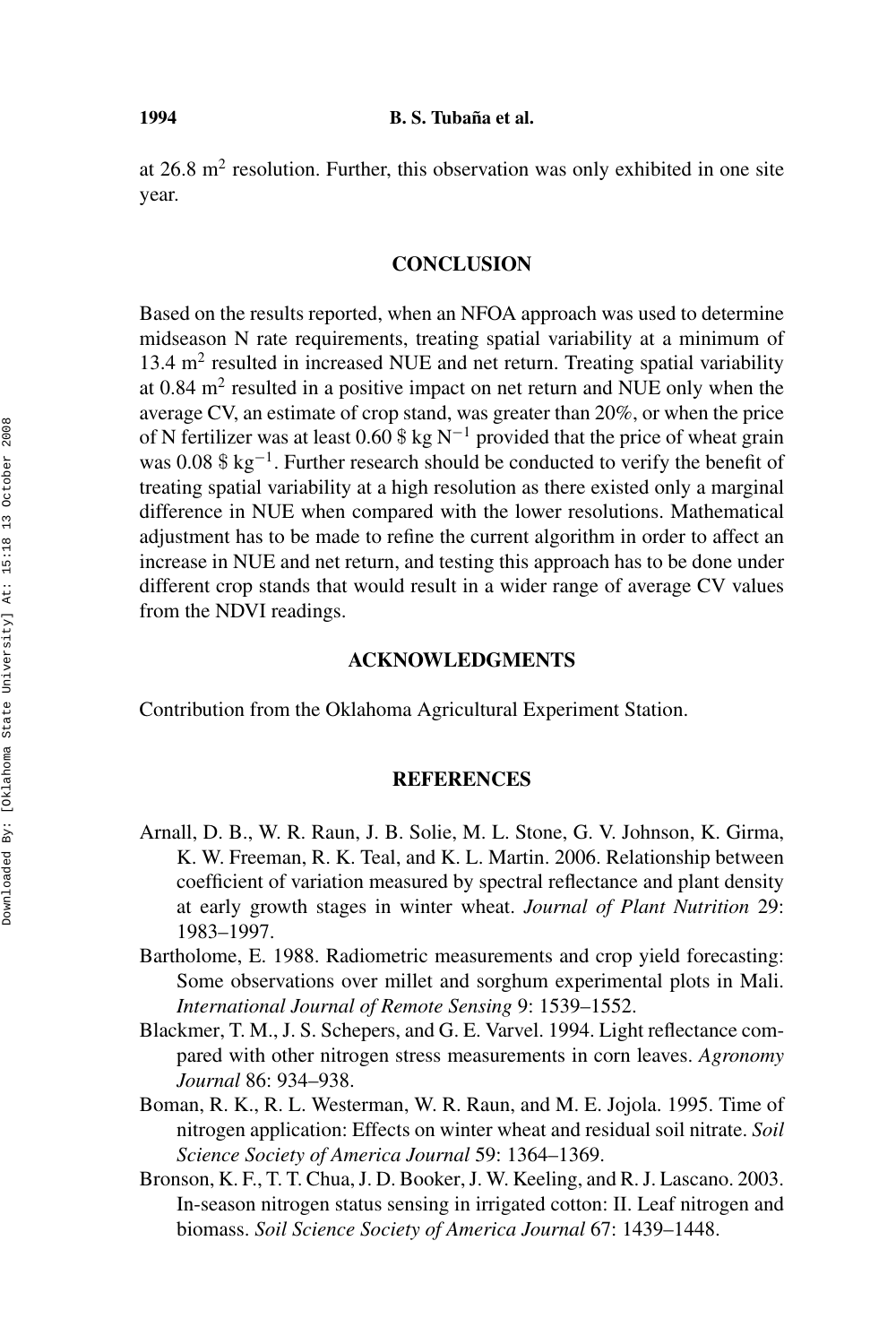- Casanova, D., G. F. Epema, and J. Goudriana. 1998. Monitoring rice reflectance at field level for estimating biomass and LAI. *Field Crops Research* 55: 83–92.
- Cassman, K. G., D. C. Bryant, A. E. Fulton, and L. F. Jackson. 1992. Nitrogen supply effects on partitioning of dry matter and nitrogen to grain of irrigated wheat. *Crop Science* 32: 1252–1258.
- Colwell, J. E., D. P. Rice, and R. F. Nalepka. 1977. Wheat yield forecasts using Landsat data. In: *Proc. 11th International Symposium on Remote Sensing of Environment*, pp. 1245–1254. Ann Arbor, MI.
- Doerge, T. A., R. L. Roth, and B. R. Gardner. 1991. *Nitrogen Fertilizer Management in Arizona*. Tucson, AZ: Collage of Agriculture, The University of Arizona.
- FAO (Food and Agriculture Organization of the United Nations). 2003. FAOSTAT. Available at: http://faostat.fao.org. (Accessed September 24, 2004).
- FAO (Food and Agriculture Organization of the United Nations). 2004. FAOSTAT. Available at: http://faostat.fao.org. (Accessed September 24, 2004).
- FAO (Food and Agriculture Organization of the United Nations). 2005. FAOSTAT [Online]. Available at: http://faostat.fao.org.
- Felton, W. L., C. L. Alston, B. M. Haigh, P. G. Nash, G. A. Wicks, and G. E. Hanson. 2002. Using reflectance sensors in agronomy and weed science. *Weed Technology* 16: 520–527.
- Fiez, T. E., W. L. Pan, and B. C. Miller. 1995. Nitrogen use efficiency of winter wheat among landscape positions. *Soil Science Society of America Journal* 59: 1666–1671.
- Filella, I., L. Serrano, J. Serra, and J. Penuelas. 1995. Evaluating wheat nitrogen status with canopy reflectance indices and discriminant analysis. *Crop Science* 35: 1400–1405.
- Fowler, D. B., and J. Brydon. 1989. No-till winter wheat production on the Canadian Prairies: Timing of nitrogen fertilization. *Agronomy Journal* 81: 817–825.
- Huggins, D. R., and W. L. Pan. 1993. Nitrogen efficiency component analysis: An evaluation of cropping system differences in productivity. *Agronomy Journal* 85: 898–905.
- Kelley, K. W. 1995. Rate and time of nitrogen applications for wheat following different crops. *Journal of Production Agriculture* 8: 339–345.
- Kleman, J., and E. Fagerlund. 1987. Influence of different nitrogen and irrigation treatments on the spectral reflectance of barley. *Remote Sensing of Environment* 21: 1–14.
- Large, E. C. 1954. Growth scales in cereals: Illustration of the Feekes scale. *Plant Pathology* 3: 128–129.
- LaRuffa, J. M., W. R. Raun, S. B. Phillips, J. B. Solie, M. L. Stone, and G. V. Johnson. 2001. Optimum field element size for maximum yield in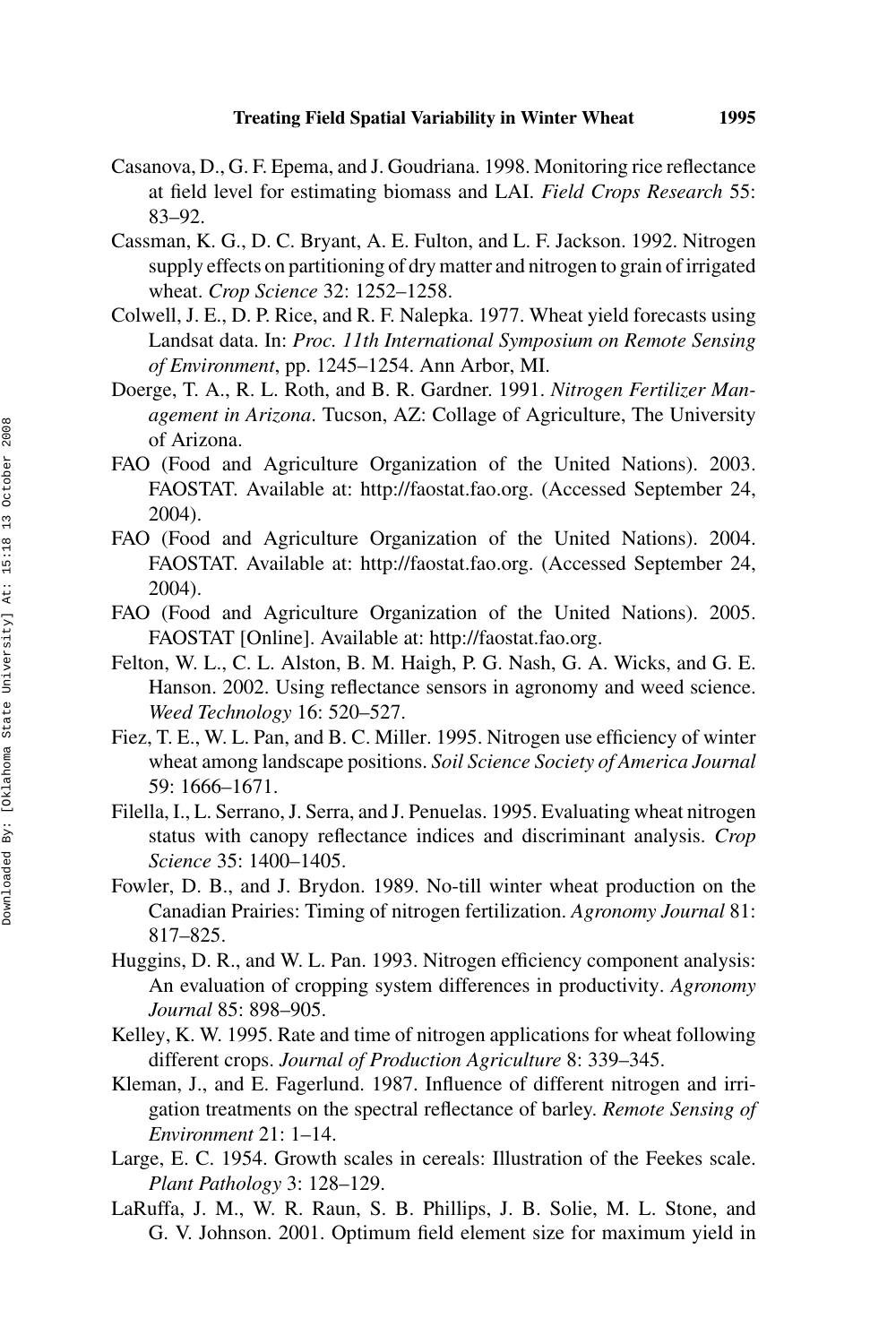winter wheat using variable nitrogen rates. *Journal of Plant Nutrition* 24: 313–325.

- Lukina, E. V., M. L. Stone, and W. R. Raun. 1999. Estimating vegetation coverage in wheat using digital images. *Journal of Plant Nutrition* 22: 341–350.
- Lutcher, L. K., and R. L. Mahler. 1988. Sources and timing of spring topdress nitrogen on winter wheat in Idaho. *Agronomy Journal* 80: 648–654.
- Mascagni, H. J., Jr. and W. E. Sabbe. 1991. Late spring nitrogen applications on wheat on a poorly drained soil. *Journal of Plant Nutrition* 14: 1091–1103.
- Moran, M. S., Y. Inoue, and E. M. Barnes. 1997. Opportunities and limitations for image-based remote sensing in precision crop management. *Remote Sensing of Environment* 61: 319–346.
- Morris, K. D., K. L. Martin, K. W. Freeman, R. K. Teal, K. Girma, D. B. Arnall, P. J. Hodgen, J. Mosali, W. R. Raun, and J. B. Solie. 2005. Midseason recovery from nitrogen stress in winter wheat. *Journal of Plant Nutrition* 29: 727–745.
- Olson, R. V., and C. W. Swallow. 1984. Fate of labeled nitrogen fertilizer applied to winter wheat for five years. *Soil Science Society of America Journal* 48: 583–586.
- Pinter, P. J., Jr. R. D. Jackson, S. B. Idso, and R. J. Reginato. 1981. Multidate spectral reflectance as predictors of yield in water stressed wheat and barley. *International Journal of Remote Sensing* 2: 43–48.
- Rabalais, N., R. E. Turner, and W. Wiseman, Jr 2001. Hypoxia in the Gulf of Mexico. *Journal of Environmental Quality* 30: 320–329.
- Raun, W. R., and G. V. Johnson. 1999. Improving nitrogen use efficiency for cereal production. *Agronomy Journal* 91: 357–363.
- Raun, W. R., J. B. Solie, G. V. Johnson, M. L. Stone, E. V. Lukina, W. E. Thomason, and J. S. Schepers. 2001. In-season prediction of potential grain yield in winter wheat using canopy reflectance. *Agronomy Journal* 93: 131–138.
- Raun, W. R., J. B. Sollie, G. V. Johnson, M. L. Stone, R. W. Mullen, K. W. Freeman, W. E. Thomason, and E. V. Lukina. 2002. Improving nitrogen use efficiency in cereal production with optical sensing and variable rate application. *Agronomy Journal* 94: 815–820.
- Raun, W. R., J. B. Solie, G. V Johnson, M. L. Stone, R. W. Whitney, H. L. Lees, H. Sembiring, and S. B. Phillips. 1998. Micro-variability in soil test, plant nutrient, and yield parameters in bermudagrass. *Soil Science Society of America Journal* 62: 683–690.
- Raun, W. R., J. B. Solie, M. L. Stone, K. L. Martin, K. W. Freeman, R. W. Mullen, H. Zhang, J. S. Schepers, and G. V. Johnson. 2005. Optical sensor-based algorithm for crop nitrogen fertilization. *Communications in Soil Science and Plant Analysis* 36: 2759–2781.
- Reeves, D. W., P. L. Mask, C. W. Wood, and D. P. Delaney. 1993. Determination of wheat nitrogen status with a hand-held chlorophyll meter: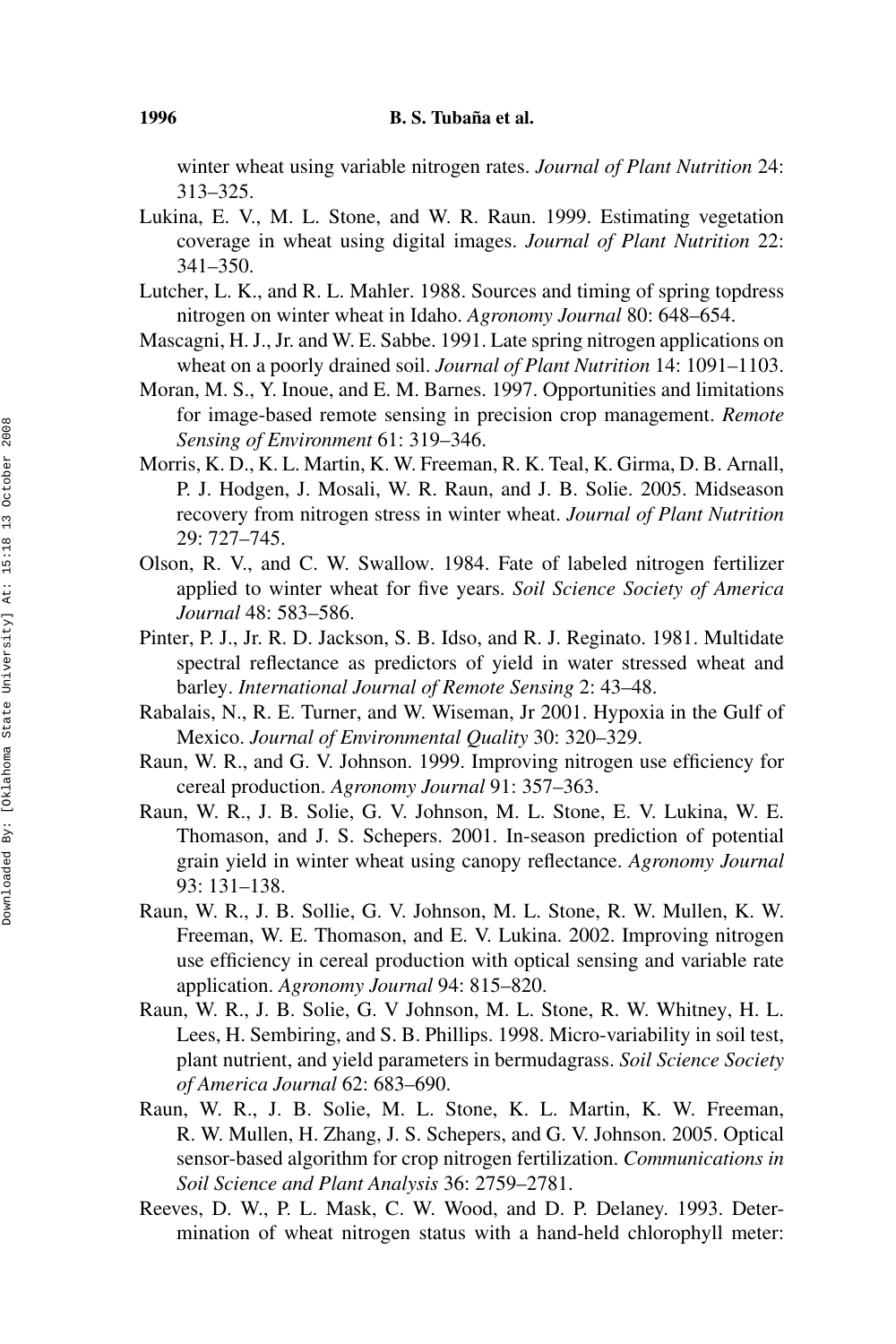Influence of management practices. *Journal of Plant Nutrition* 16: 781– 796.

- Rosegrant, M. W., M. A. Agcaoili-Sombilla, R. V. Gerpacio, and C. Ringler. 1997. Global food markets and US exports in the twenty-first century. Paper presented at the Illinois World Food and Sustainable Agriculture Program Conference on Meeting the Demand for Food in the Twenty-First Century: Challenges and Opportunities for Illinois Agriculture, Urbana, Champaign, 27 May. International Food Policy Research Institute, Washington, DC, USA.
- Rouse, J. W., Jr. R. H. Has, J. A. Schell, and D. W. Deering. 1973. Monitoring vegetation systems in the Great Plains with ERTS. *NASA SP-351*. Vol. I: 309–317.
- SAS. 2002. *The SAS System for Windows. Version 8.0.* Cary, NC: SAS Institute.
- Schepers, J. S., D. D. Francis, and M. T. Thompson. 1989. Simultaneous determination of total C, total N, and  $^{15}N$  on soil and plant material. *Communications in Soil Science and Plant Analysis* 20: 949–959.
- Sharpe, R. R., L. A. Harper, J. E. Giddens, and G. W. Langdale. 1988. Nitrogen use efficiency and nitrogen budget for conservation tilled wheat. *Soil Science Society of America Journal* 52: 1394–1398.
- Solie, J. B., W. R. Raun, R. W. Whitney, M. L. Stone, and J. D. Ringer. 1996. Optical sensor based field element size and sensing strategy for nitrogen application. *Transactions American Society of Agricultural Engineers* 39: 1983–1992.
- Sowers, K. E., W. L. Pan, B. C. Miller, and J. L. Smith. 1994. Nitrogen use efficiency of split nitrogen applications in soft white winter wheat. *Agronomy Journal* 86: 942–948.
- Stone, M. L., J. B. Solie, R. W. Whitney, W. R. Raun, and H. L. Lees. 1996a. Sensors for detection of nitrogen in winter wheat. *SAE Paper No. 961757*. Warrendale, PA: SAE.
- Stone, M. L., J. B. Solie, W. R. Raun, R. W. Whitney, S. L. Taylor, and J. D. Ringer. 1996b. Use of spectral radiance for correcting in-season fertilizer nitrogen deficiencies in winter wheat. *Transactions American Society of Agricultural Engineers* 39: 1623–1631.
- Tilman, D. 1999. Global environmental impacts of agricultural expansion: The need for sustainable and efficient practices. *Proceedings of the National Academy of Sciences of the United States of America* 96: 5995–6000.
- Tucker, C. J. 1979. Red and photographic infrared linear combinations for monitoring vegetation. *Remote Sensing of Environment* 8: 127–150.
- Tucker, C. J., J. H. Elgin, Jr. and J. E. McMurtrey III. 1980. Relationship of spectral data to grain yield variation. *Photogrammetric Engineering and Remote Sensing* 46: 657–666.
- USDA NASS (United States Department of Agriculture National Agricultural Statistic Service). 2007. [Online]. Available at www.nass.usda.gov. (Accessed April 6, 2007).